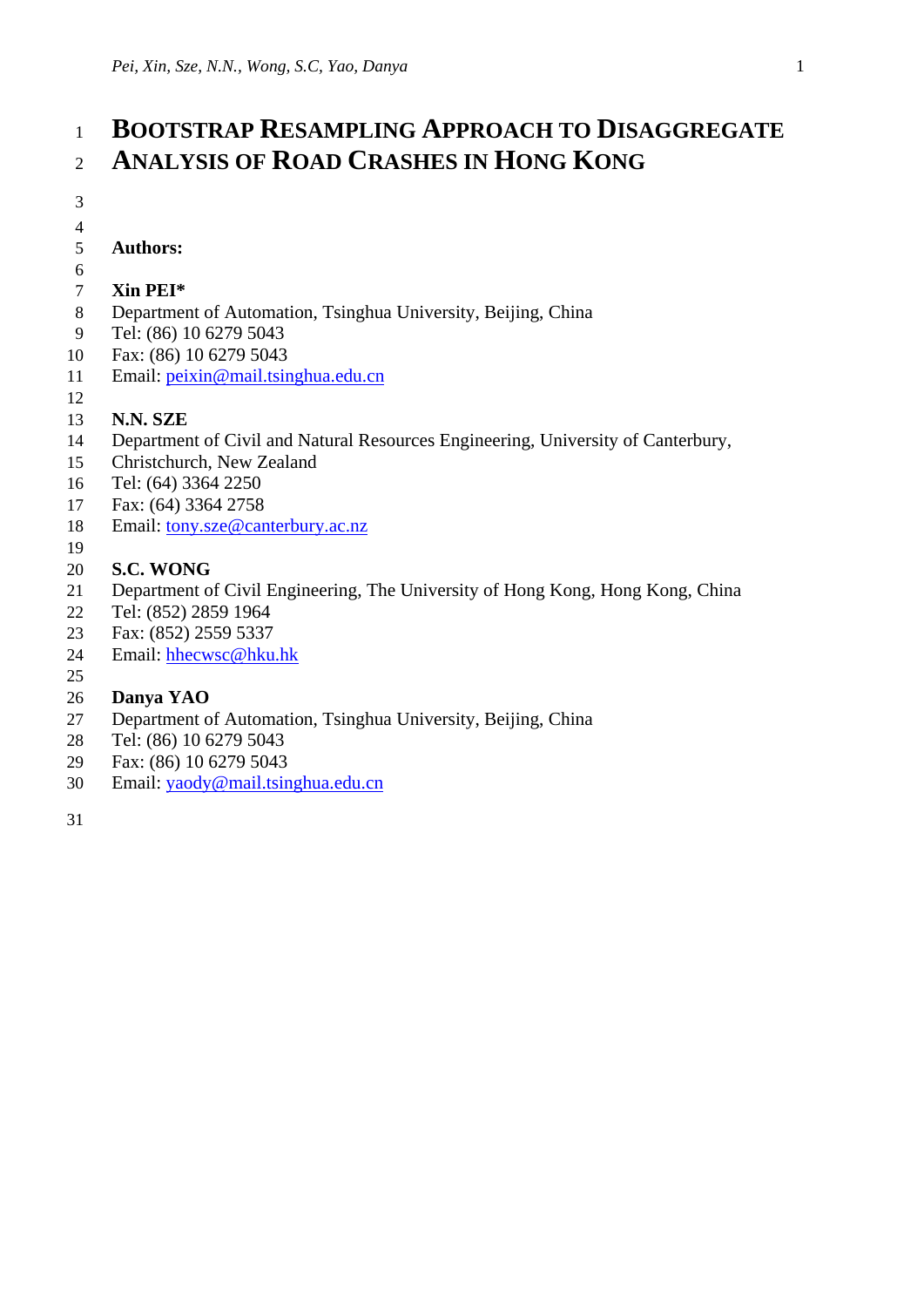#### 1 **ABSTRACT**

2

3 Road safety affects health and development worldwide; thus, it is essential to examine the 4 factors that influence crashes and injuries. As the relationships between crashes, crash 5 severity, and possible risk factors can vary depending on the type of collision, we attempt to 6 develop separate prediction models for different crash types (i.e., single- versus multi-vehicle 7 crashes and slight injury versus killed and serious injury crashes). Taking advantage of the 8 availability of crash and traffic data disaggregated by time and space, it is possible to identify 9 the factors that may contribute to crash risks in Hong Kong, including traffic flow, road 10 design, and weather conditions. To remove the effects of excess zeros on prediction 11 performance in a highly disaggregated crash prediction model, a bootstrap resampling 12 method is applied. The results indicate that more accurate and reliable parameter estimates, 13 with reduced standard errors, can be obtained with the use of a bootstrap resampling method. 14 Results revealed that factors including rainfall, geometric design, traffic control, and temporal 15 variations all determined the crash risk and crash severity. This helps to shed light on the 16 development of remedial engineering and traffic management and control measures.

17

18 **Keywords**: single-vehicle crash, multiple-vehicle crash, injury severity, count data model, 19 bootstrap resampling method

20

- 21
- 22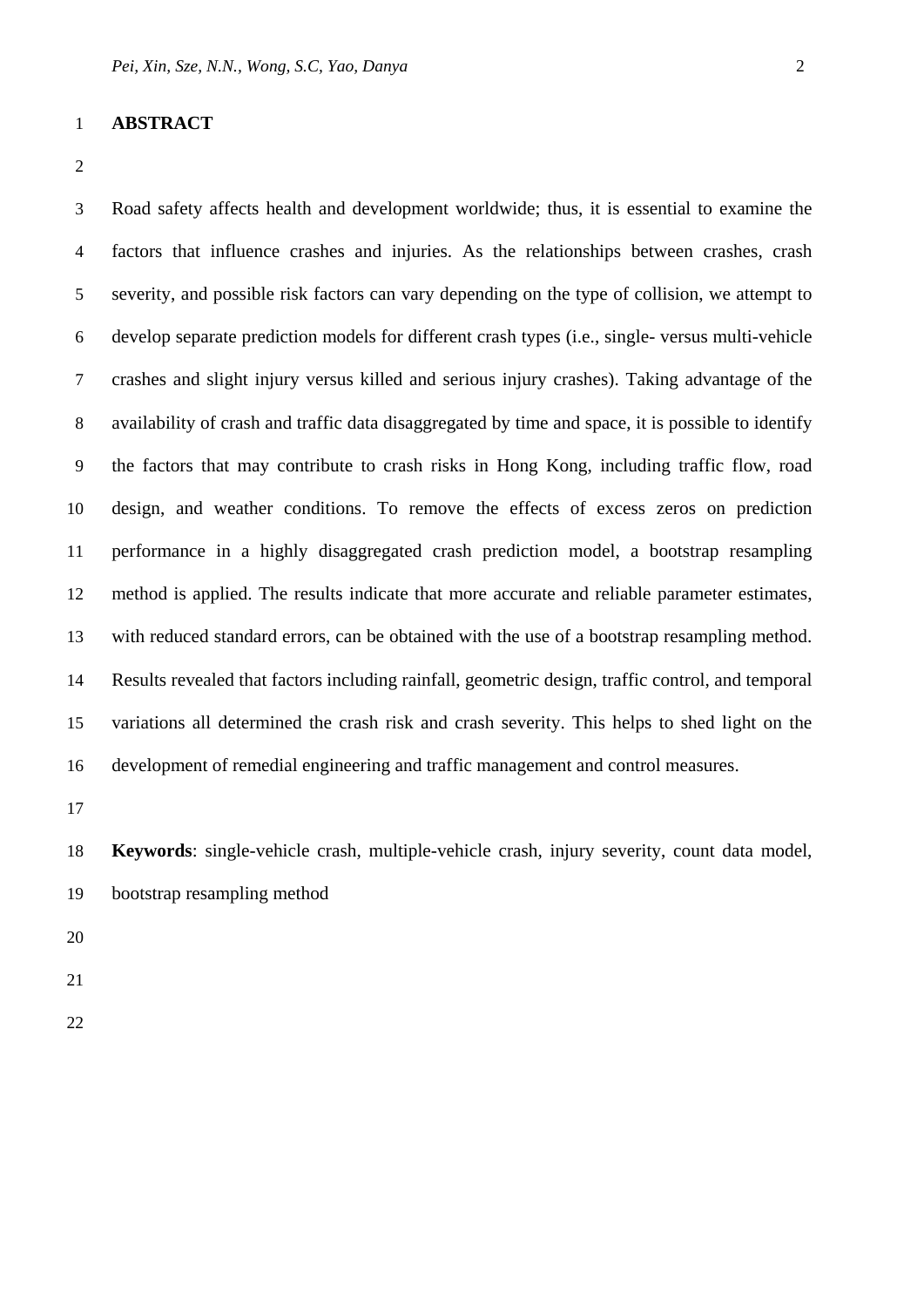# 1 **1. INTRODUCTION**

2 Road safety is a global issue linked to health and development. With more than 1.3 million 3 road deaths and 50 million injuries occurring every year, road crashes are expected to become 4 the fifth leading cause of death worldwide by 2030 (WHO, 2009). Fatalities and injuries 5 result in losses of life and property and decreased quality of life. A better understanding of 6 the factors contributing to road crashes, injuries, and deaths is critical to the development of 7 appropriate road safety measures.

8 Considering the differences in crash circumstances and collision mechanisms, the 9 factors contributing to, and their effects on injury severities of, single-vehicle (SV) and multi-10 vehicle (MV) crashes can be differentiated. Therefore, the prediction performances of 11 separate crash prediction models for different collision types are superior to that of a 12 combined crash prediction model. Separate crash prediction models for SV and MV crashes 13 also have the capability to reveal the distinctive relationships between risks of crash and 14 various contributory factors (Mensah and Hauer, 1998). In particular, the associations 15 between crash frequencies and possible risk factors, such as geometric design, weather, 16 seasonal variations (Shankar et al., 1995), and day and night conditions on rural roads 17 (Persaud and Mucsi, 1995), for both SV and MV crashes have been revealed.

18 The effects of possible risk factors on injury severity of SV and MV crashes can be 19 differentiated. In particular, the different risk factors associated with fatality risks of SV and 20 MV crashes in Northern Sweden have been significantly distinguished (Öström and Eriksson, 21 1993). Differences in the associations between injury risk and possible factors have also been 22 identified for truck drivers on rural roads (Chen and Chen, 2011), motorways (Bham et al., 23 2012), and urban roadways (Yau, 2004, 2006; Jung et al., 2010, 2012; Fréchède et al., 2010; 24 Xie et al., 2011; Kim et al., 2012). In this study, we attempt to identify the differences in the 25 relationship between possible factors and risk of crashes of different types with respect to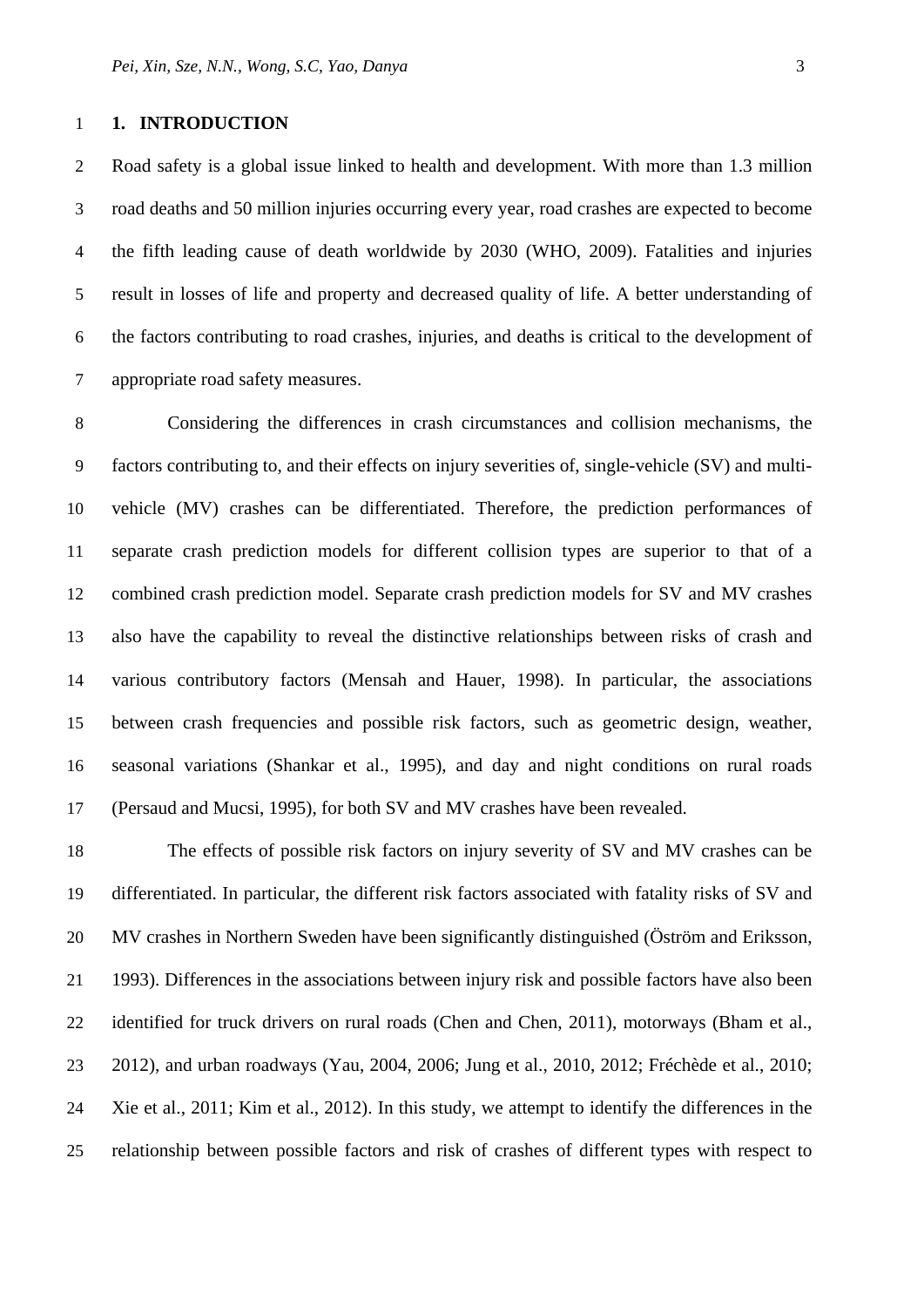1 collision types (i.e., SV versus MV crashes) and crash severity (i.e., killed and severe injury 2 versus slight injury crashes). Due to their non-negative and random nature, count data models, 3 including Poisson regression and negative binomial regression models, have long been used 4 to model crash frequencies (Ivan et al., 1999, 2004). Advanced modeling approaches have 5 been developed to cope with the complicated natures of crash distributions, residual 6 distributions, variations in parameter estimates, heterogeneous effects of risk factors, and the 7 effects of different exposure measures (Qin et al., 2004, 2006; Geedipally and Lord, 2010; 8 Lord and Mannering, 2010; Xiong and Mannering, 2013).

9 Crash frequencies are often aggregated to daily, monthly, or yearly levels. However, 10 aggregate crash prediction models may suffer from the ecological fallacy problem (Robinson, 11 1950; Golob et al., 2004), in which inferences of individual attributes may be blurred after 12 aggregation. In contrast, the disaggregated approach using a finer sample can reduce the 13 degree of ecological fallacy (Sullivan, 1990; Abdel-Aty and Pande, 2007). To remove the 14 above concern and to take advantage of the availability of hourly-based crash, traffic, and 15 weather data on 112 urban roadway segments that are evenly distributed in the Hong Kong 16 territory over a 5-year period from 2002 to 2006, we develop disaggregated crash prediction 17 models to measure the association between possible factors, such as road geometrics, traffic 18 control, temporal variation, and weather, and risks of SV and MV crashes in Hong Kong. In 19 particular, vehicle kilometer (VKM) is used as a proxy of exposure in the proposed crash 20 prediction models (Pei et al., 2012). However, the predominance of zero counts in such a 21 disaggregated crash prediction model based on hourly crash data is of concern, the estimates 22 may be biased.

23 The problem related to the issue of excess zeros in a traditional Poisson process was 24 recognized in previous research (Shankar et al., 1997; Washington et al., 2011). To address 25 this issue in crash counts, alternate model formulations, such as zero-inflated count data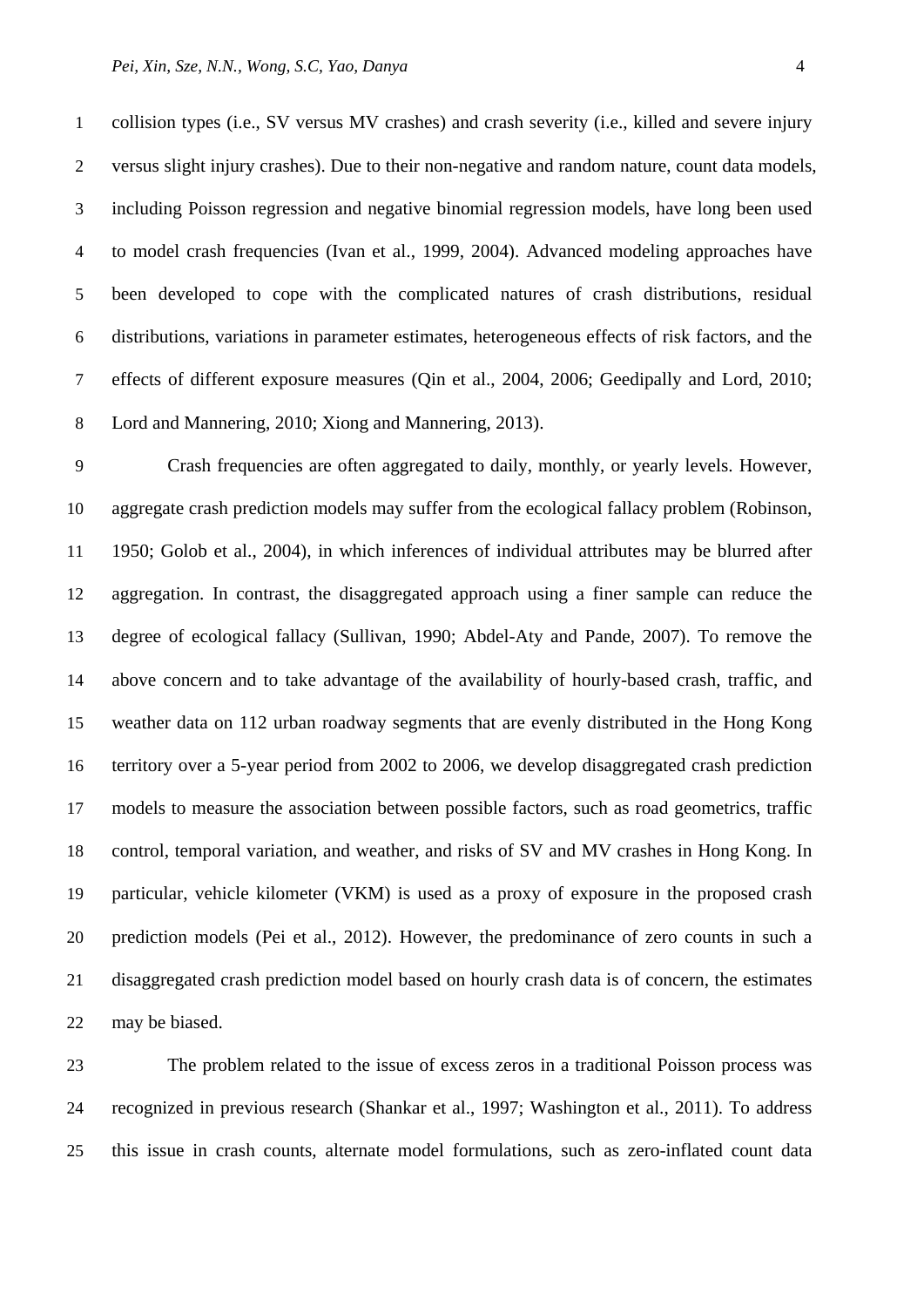1 models (Miaou, 1994; Lee and Mannering, 2002; Shankar, 2003; Huang and Chin, 2010) 2 were proposed and adopted for crash prediction modeling. These models assumed that zero 3 counts were derived from the dual-state process in normal- and zero-count states, which 4 means that there are two safety states for road entities. These models often outperformed 5 traditional count data models with a better goodness-of-fit. However, the validity of the zero-6 inflated model and its application in crash prediction models were criticized by Lord et al. 7 (2005, 2007), considering the zero-generating process of zero crash count. They argued that a 8 road link should never be judged as being in an inherently safe state and that a zero crash 9 count could be avoided by developing a suitable and manageable database with reasonable 10 space and time scales. In concern of the safety variation over time for each road entity, 11 Malyshkina et al. (2009) proposed Markov switching count data models, which allow the 12 safety state of roadway to switch between two states. Their model achieved a superior 13 statistical fit in contrast to traditional models. However, the fundamental assumption of this 14 modeling approach is still based on two safety states of roads.

15 Apart from the improvement in statistical fit, the recognition of significant 16 contributory factors to crash risk is essential and useful in practice. Some possible risk factors 17 may not be recognized by traditional statistical methods when the crash counts are subject to 18 excess zeros. Bootstrap resampling approach is capable of reducing the bias in parameter 19 estimates and standard errors of crash prediction models with excess zeros. The bootstrap 20 method is widely used in classification trees for road safety analysis (Harb et al., 2009; 21 Chung, 2013) but rarely in regression models. It is expected that the standard error and 22 confidence intervals of parameters of crash regression models obtained from bootstrap 23 resampling approaches can be improved (Efron, 1979).

24 The remainder of this paper is organized as follows. We first describe the study 25 design and data collection method in Section 2. Then, we discuss the methods of analysis in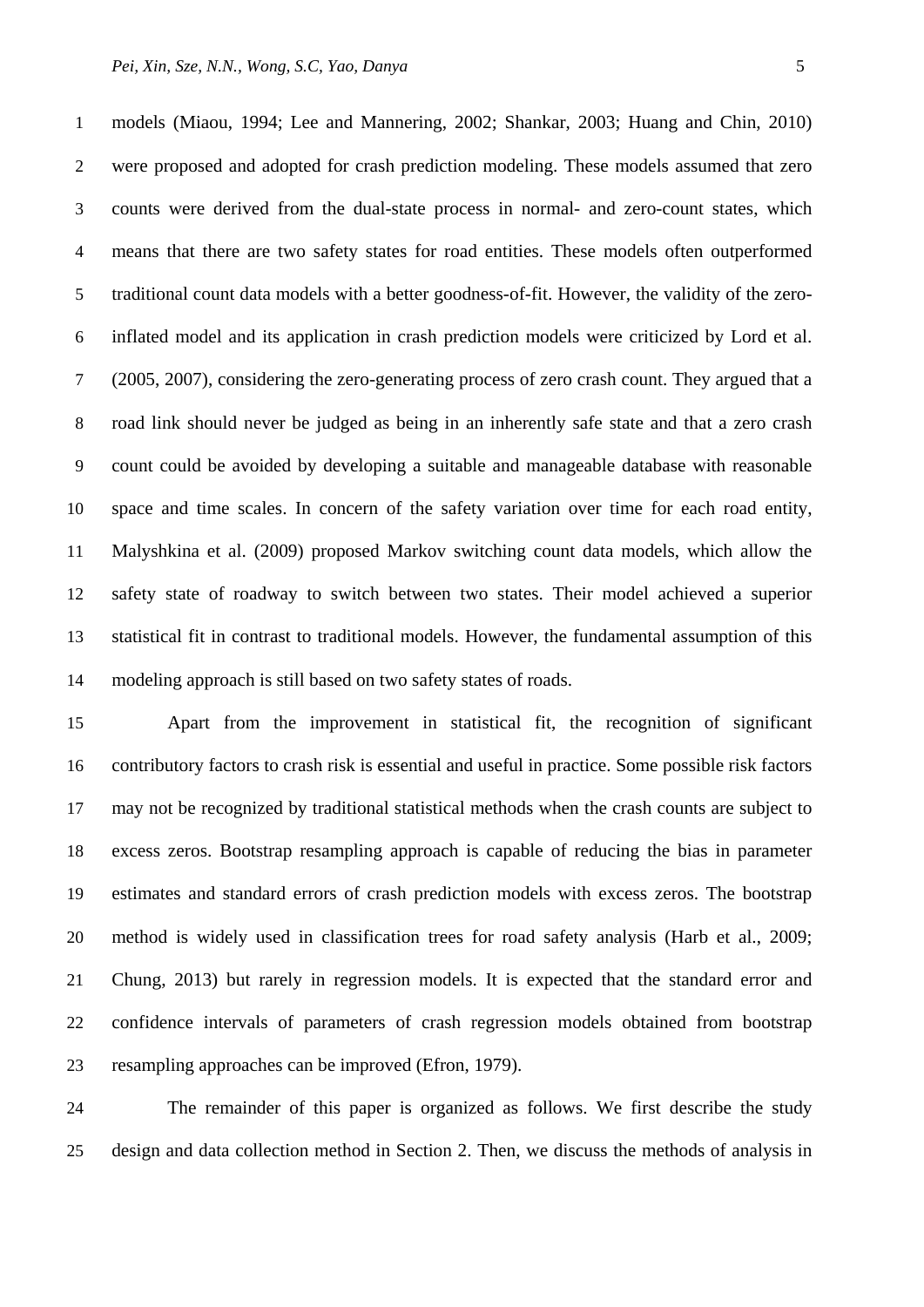1 Section 3. The results are presented in Section 4 and their implications are discussed in 2 section 5. Section 6 presents the concluding remarks and recommendations for future 3 research.

4

# 5 **2. STUDY DESIGN AND DATA**

6 We first establish a comprehensive crash database containing traffic volume, road geometrics 7 and traffic control factors, weather conditions, and temporal distribution on 112 urban 8 roadway segments in Hong Kong using geographical information system (GIS) techniques.

9 Extensive traffic count data are obtained from the Hong Kong Annual Traffic Census 10 system (Transport Department, 2002-2006), which consists of over 1,500 stations and covers 11 86.8% of all motorways in Hong Kong (Tong et al., 2003; Lam et al., 2003). In particular, 12 directional traffic flows are measured continuously at 112 core stations throughout the study 13 period. These 112 core stations are evenly and widely distributed across the territory and 14 cover 164.6 km (i.e., 8.0%) of all of the motorways in Hong Kong. As these locations are 15 selected for transport planning purposes, there is unlikely to be any safety-related bias. The 16 roadway segments that are considered in this research are defined according to the standards 17 of ATC, of which the traffic flow and geometric design characteristics are consistent 18 throughout the segments. With respect to the time interval, as mentioned by Rothrock and 19 Keefer (1957), it is difficult to distinguish different traffic states (free-flow or congestion 20 regime) if more detailed traffic flow data, e.g. less than 1 hour interval is used. In concern of 21 the traffic volume variation along time, we derive directional traffic volumes for all of the 22 road segments adjacent to the core stations for every 4-hour period [07:00–11:00 (morning), 23 11:00–15:00 (noon), 15:00–19:00 (afternoon), 19:00–23:00 (evening), 23:00–03:00 (middle 24 of the night), and 03:00–07:00 (dawn)] every day 2002 to 2006. This gives 10,956 4-hour 25 time units and yields a sample comprising 2,230,314 observations. The VKM is obtained by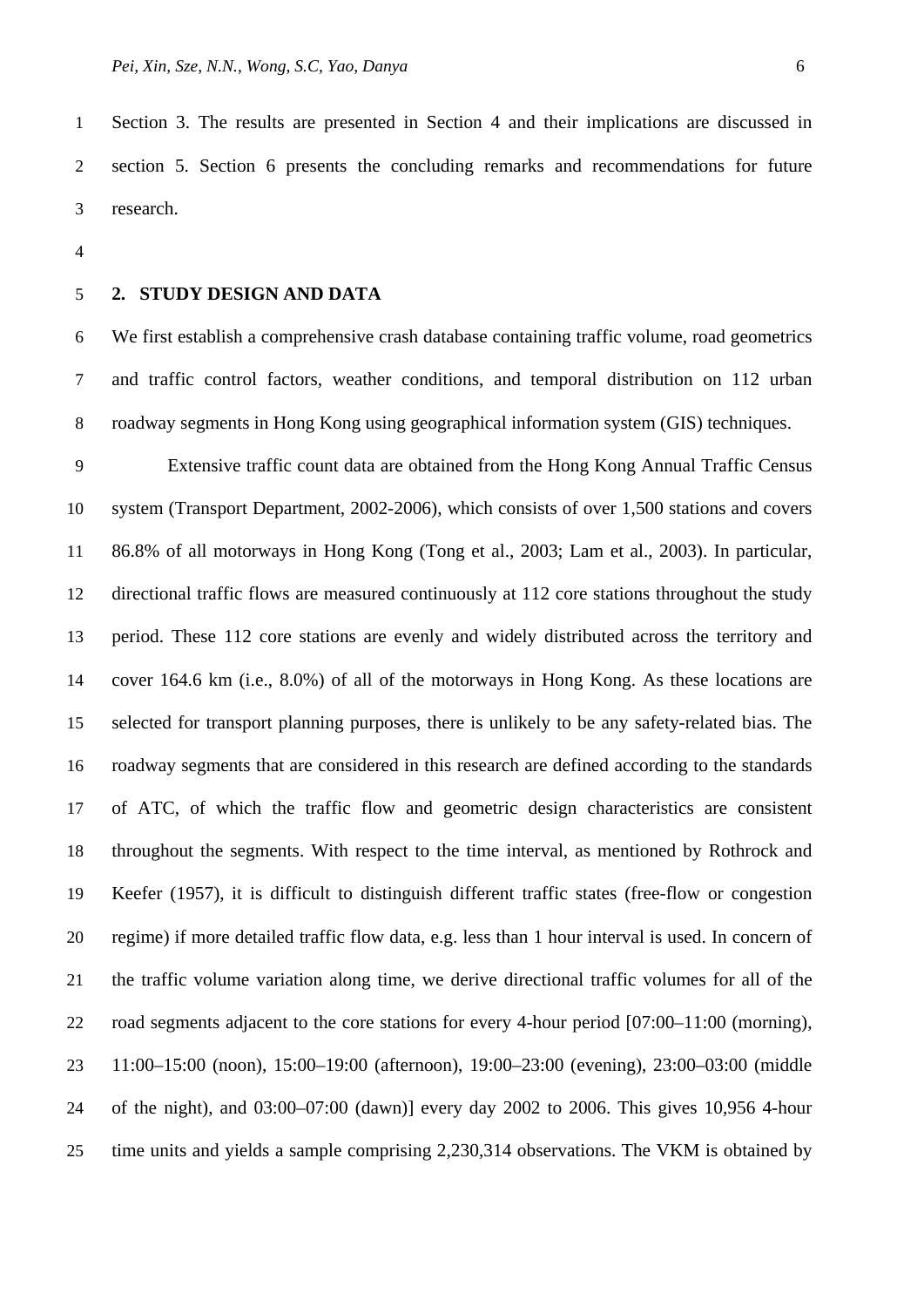1 multiplying road segment length by traffic volume and is used as the proxy of exposure 2 measure for every road segment in each time period.

3 Crash data are obtained from the Traffic Information System (TIS) maintained by the 4 Transport Department, which captures precise information on crash circumstances, road 5 environment, and vehicles and casualties involved in every road crash that involves personal 6 injury. Using the GIS technique, 7,790 crashes that occur during 2002-2006 are accordingly 7 mapped onto 210 corresponding spatial units. As the TIS database captures information on 8 collision types and numbers of vehicles involved, it reveals that 3,393 crashes are SV crashes 9 (43.6%) and 4,397 are MV crashes (56.4%).

10 In Hong Kong, crashes are categorized into three types with respect to crash severity 11 based on the injury severity of the most seriously injured person in a crash: fatal, serious, and 12 slight. A fatal crash refers to a crash in which at least one person is killed immediately or is 13 injured and subsequently dies within 30 days of the crash. A serious injury crash refers to a 14 crash in which one or more persons are injured and detained in hospital for more than 12 15 hours. A slight injury crash is one in which one or more persons are injured but not to the 16 extent that a hospital stay of more than 12 hours is required. In this study, we group fatal and 17 serious injury crashes together as killed and seriously injured (KSI) crashes in the subsequent 18 analysis. We segregate the dataset into two with respect to crash severity levels: KSI and 19 slight injury crashes. Of the 7,790 crashes, 1,634 (21.0%) are KSI crashes, of which 859 are 20 SV crashes and 775 are MV crashes, and 6,156 (79.0%) are slight injury crashes, of which 21 2,534 are SV crashes and 3,622 are MV crashes.

22 Road geometric designs and traffic controls are also incorporated in the study, 23 specifically including lane-changing opportunities (which refers to the total number of 24 possible lane-cuttings based on those set out by different lane markings, see Pei et al., 2012); 25 average lane width; road curvature (average change in angle); uphill gradient and downhill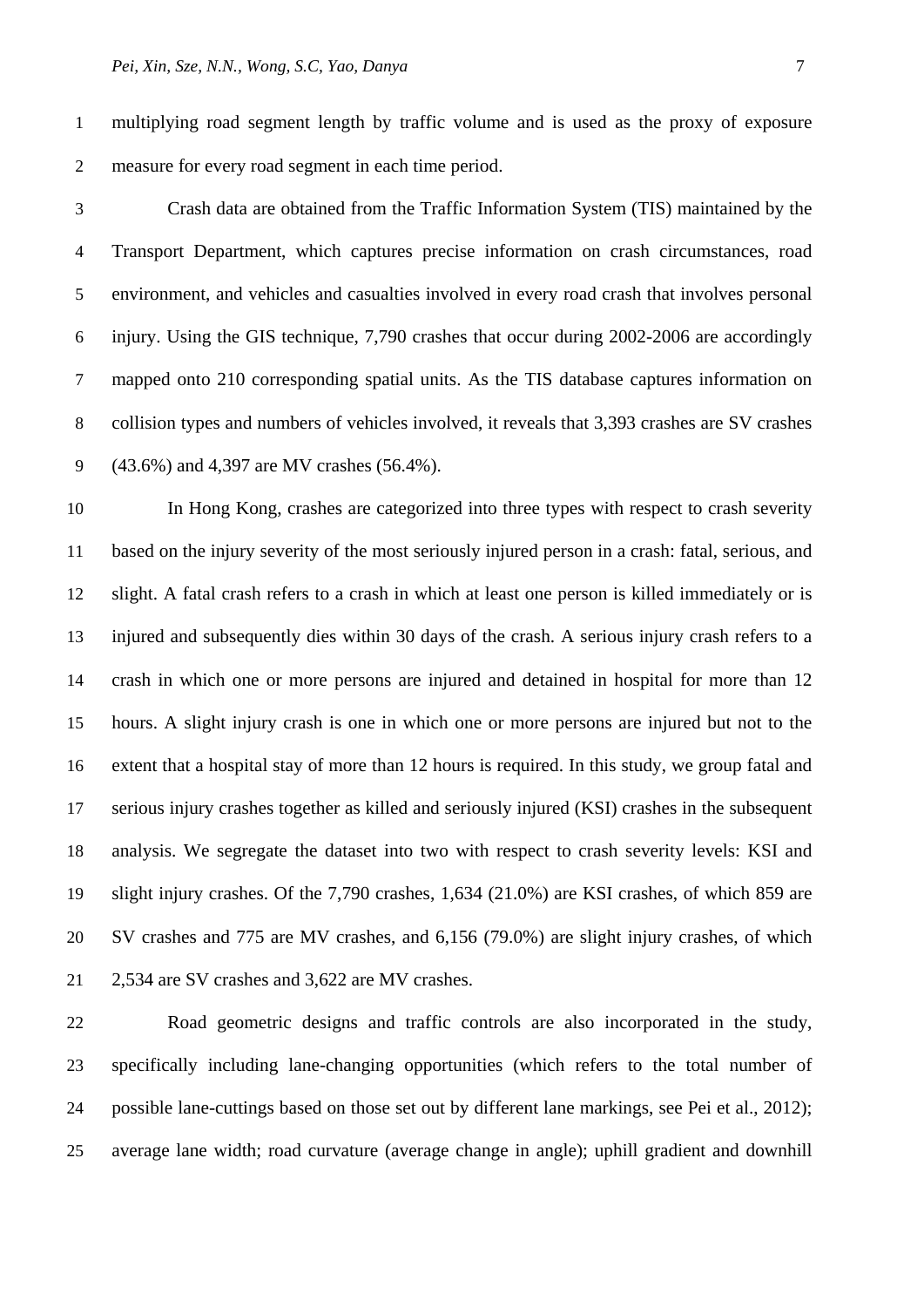1 gradient; number of junctions (including ramps, signal junctions, yield junctions, stop sign 2 junctions, and roundabouts); the presence of a central divider; the presence of a hard shoulder; 3 the presence of a bus stop; and the presence of on-street parking. In addition, rainfall is also 4 an important environmental factor likely to have a significant influence on road safety due to 5 its effects on driver visibility and vehicle braking performance. In this study, detailed rainfall 6 data for each geographical location and period are obtained from the Hong Kong Observatory. 7 To represent the unobserved heterogeneity among time periods, the influences of temporal 8 distribution on crash risk, in terms of year, day of the week, and time of day, are also 9 controlled for.

10 Table 1 summarizes the characteristics of the 2,230,314 observations analyzed in the

- 11 proposed model.
- 12

13 **TABLE 1 Summary of the observations incorporated into the proposed model Min Max Mean S.D. Count Proportion**  Number of observations = 2,230,314 Slight injury crashes Slight-SV crashes 0 2 0.002 0.04 Slight-MV crashes 0 3 0.002 0.05 KSI crashes KSI-SV crashes 0 2 0.0004 0.02 KSI-MV crashes 0 2 0.0004 0.02 Traffic volume (veh) 27 26,745 3,684 3,990 Road length (km)  $0.15$  9.07 1.47 1.55 Ln (VKM)<br>
Rainfall<br>
216 1.04 5.90 Rainfall 0 216 1.04 5.90 Lane changing opportunity  $0$  7.8 2.43 1.61 Average lane width 2.40 7.30 3.63 0.64 Curvature 0 85 21.92 17.54 Uphill gradient 0 0.11 0.01 0.02 Downhill gradient 0 0.11 0.01 0.02 Number of junctions 0 33 4.48 4.21 Presence of central divider 1,570,398 70.4% Presence of hard shoulder and the state of hard shoulder and the contract of hard shoulder and the 298,008 13.4% Presence of bus stop 1,419,924 63.7% Presence of on-street parking 1,145,280 51.4% Year 2002 19.0% Year 2003 19.1% and 2003 19.1% and 2003 19.1% and 2003 19.1% and 2003 19.1% and 2003 Year 2004 20.7% 20.7% Year 2005 20.6% Year 2006 20.5% 20.5% Monday 291,726 13.1% Tuesday 306,522 13.7% Wednesday 305,442 13.7% Thursday 307,950 13.8%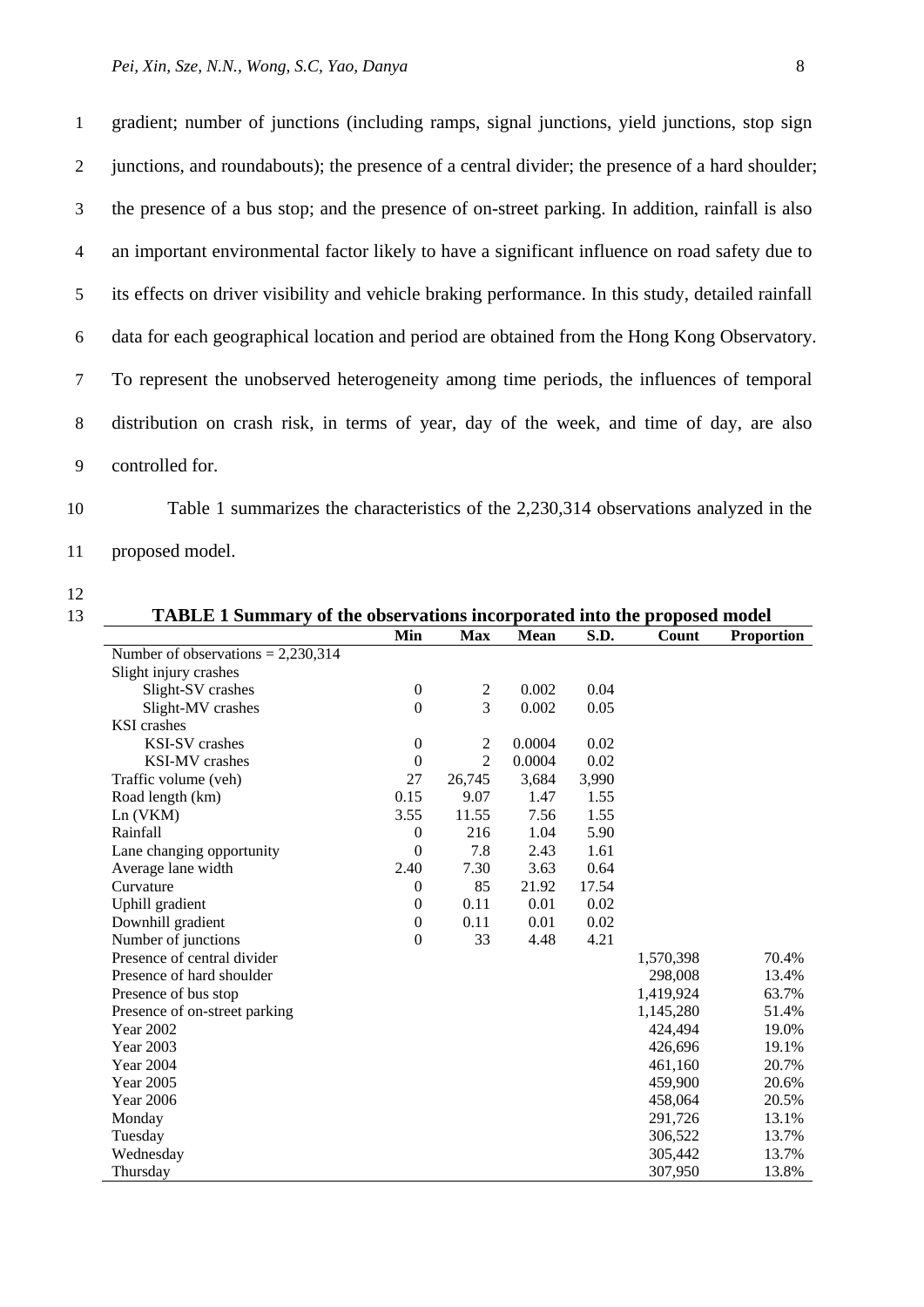|                          | Min | <b>Max</b> | <b>Mean</b> | S.D. | Count   | <b>Proportion</b> |
|--------------------------|-----|------------|-------------|------|---------|-------------------|
| Friday                   |     |            |             |      | 300,474 | 13.5%             |
| Saturday                 |     |            |             |      | 295,554 | 13.3%             |
| Sunday or public holiday |     |            |             |      | 422,646 | 19.0%             |
| $07:00 - 11:00$          |     |            |             |      | 371,719 | 16.7%             |
| $11:00 - 15:00$          |     |            |             |      | 371.719 | 16.7%             |
| $15:00 - 19:00$          |     |            |             |      | 371,719 | 16.7%             |
| $19:00 - 23:00$          |     |            |             |      | 371,719 | 16.7%             |
| $23:00 - 03:00$          |     |            |             |      | 371.719 | 16.7%             |
| $03:00-07:00$            |     |            |             |      | 371.719 | 16.7%             |

1

2 A multicollinearity test for the independent variables is conducted prior to the 3 determination of association measures for crash occurrence. In the multicollinearity test, if 4 the VIF value of any independent variable is greater than 10, that variable is removed from 5 the model to avoid biased parameter estimates. The results of the multicollinearity test reveal 6 that the VIF values of the independent variables are all less than 10. Therefore, no evidence is 7 established for the existence of a multicollinearity problem.

8

# 9 **3. METHOD**

#### 10 **3.1 Count data modeling approach**

11 The objective of this study is to estimate and differentiate the effects of contributory factors 12 such as geometric design, weather conditions, and temporal distribution on the incidence of 13 SV and MV crashes at different severity levels, controlling for the effect of exposure. As the 14 number of crashes is discrete, non-negative, and random, count data models are considered in 15 this study (Washington et al., 2011). The Poisson regression model, the basic model form of 16 count data models, is usually used as a starting point in the development of crash predictive 17 models (Miaou et al., 1993). Accordingly, the crash frequency for each road entity in a given 18 period can be assumed to follow a Poisson distribution, with the probability function defined 19 as

20 
$$
P(y_{it}) = \exp(-\lambda_{it})\lambda_{it}^{y_{it}}/y_{it}!,
$$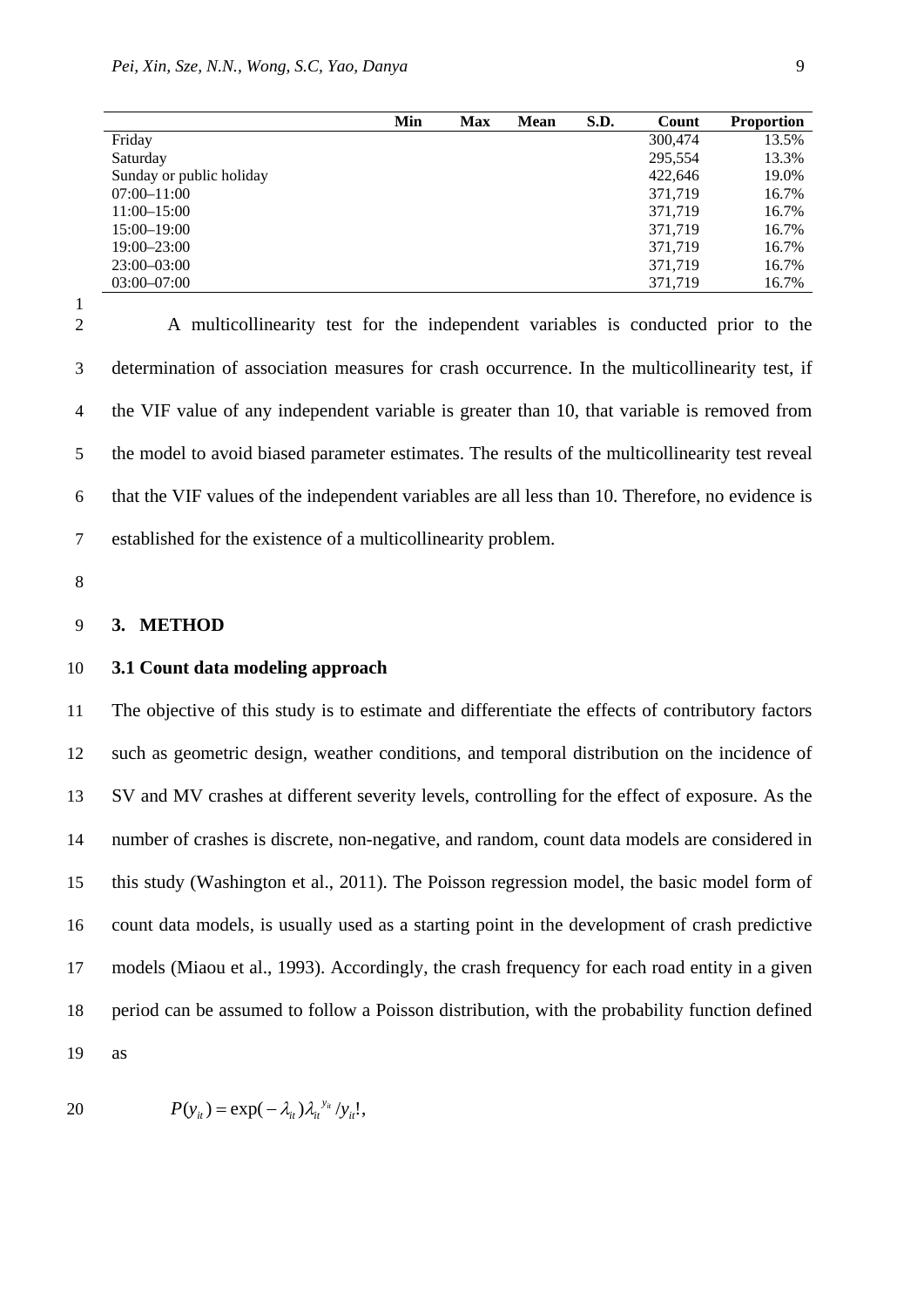1 where  $y_i$  is the observed number of crashes at the *i*th entity in period *t*, and  $\lambda_i$ , the expected 2 number of crashes at the *i*th entity for period *t*, which represents the log-linear relationship 3 between expected crash counts and possible risk factors as  $\lambda_i = \exp(\beta \mathbf{X}_i)$ , where  $\mathbf{X}_i$  is the 4 vector of possible risk factors, and *β* the vector of corresponding coefficients.

5 When the data are subject to over-dispersion (i.e., the variance of the count is 6 significantly greater than its mean), a gamma-distributed error term with mean and variance 7 of 1, and  $\alpha$  should be incorporated into the Poisson parameter to account for the over-8 dispersion. The Poisson-gamma model, which is also known as the negative binomial (NB) 9 model, is widely used to deal with the over-dispersion problem (Miaou, 1994; Poch and 10 Mannering, 1996; Milton and Mannering, 1998).

11 Hence, the probability function of the NB model can be formulated by

12 
$$
P(y_{it}) = \frac{\Gamma[(1/\alpha) + y_{it}]}{\Gamma(1/\alpha)y_{it}!} \left(\frac{1/\alpha}{(1/\alpha) + \lambda_{it}}\right)^{1/\alpha} \left(\frac{\lambda_{it}}{(1/\alpha) + \lambda_{it}}\right)^{y_{it}},
$$

13 where  $\Gamma(\cdot)$  is a gamma function,  $y_i$  is the observed number of crashes at the *i*th entity in 14 period *t*,  $\lambda_{it}$  is still linked with the explanatory factors with a log-linear function, as 15  $\lambda_{ii} = \exp(\beta \mathbf{X}_{ii})$ , and  $\alpha$  is referred to as the over-dispersion parameter.

16 Logarithmic transformation of exposure Ln(VKM) is included in the model, and the 17 crash frequency can be given by,

18 
$$
\lambda_{it} = \exp(\beta X_{it} + \theta \text{Ln}(VKM_{it})) = VKM_{it}^{\theta} * \exp(\beta X_{it}).
$$

19 Therefore, the crash rate/risk is given by

20 
$$
risk_{it} = \lambda_{it} / exposure_{it} = \text{VKM}_{it}^{\theta-1} \exp(\beta X_{it}).
$$

21 The coefficients can be estimated by the maximum likelihood method by maximizing 22 the logarithm of the likelihood function, which is formulated as a joint density function for all 23 observations. The chi-square distributed likelihood ratio (*LR*) statistic is commonly used to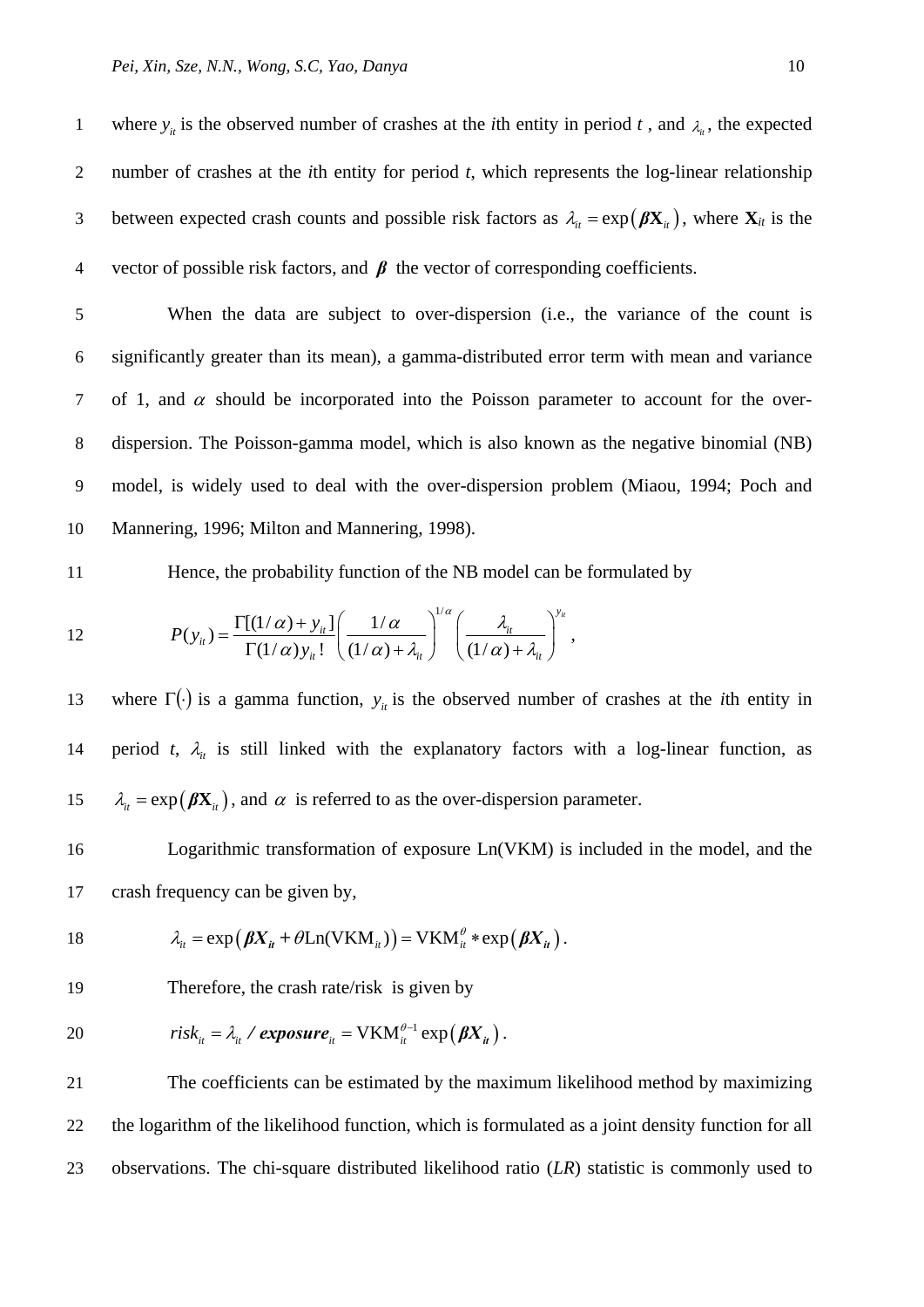1 assess the goodness-of-fit of the maximum likelihood estimation model. A significant *LR* 2 statistic indicates a good fit for the proposed model.

3

# 4 **3.2 Bootstrap resampling method**

5 To resolve the problem of bias in parameter estimates and standard errors of crash prediction 6 models with excess zeros, a bootstrap resampling approach is proposed.

7 Generally, bootstrapping provides a resampling simulation approach to estimate 8 standard errors and other measures of statistical precision by repeatedly and randomly 9 sampling subsets of data from the original dataset. The bootstrap method was first introduced 10 in 1979 to estimate the variance of sample mean (Efron, 1979) and was then applied in more 11 complicated problems, such as the parametric model and in estimating regression parameters 12 (Efron and Tibshirani, 1993).

13 We consider a general one-sample problem like this. Let  $R(X, F)$ , a function of **X**, be 14 a random variable of interest, where  $X = (X_1, X_2, ..., X_n)$  indicates the entire independent and identically distributed sample  $X_1, X_2, ..., X_n$  from a population having  $F(x)$  as the distribution 16 function. On the basis of having observed  $X = x$ , we wish to estimate some characteristic 17  $O(R)$  of the distribution of *R*. Usually, the function of  $O(R)$  does not have an explicit form 18 and a Monte Carlo algorithm is used to proceed to the bootstrap method.

19

1. Let  $\hat{F}$  be the MLE of *F* (i.e., it assigns probability mass 1/n at each observation  $x_i$ , 21 *i=*1,2*,…,n*).

22 2. Draw a bootstrap sample from  $\hat{F}$ , namely  $X_1^*, X_2^*,..., X_n^*$  distributed identically as  $\hat{F}$ , and 23 compute  $\mathbf{R}^*(\mathbf{X}^*, \hat{F})$ .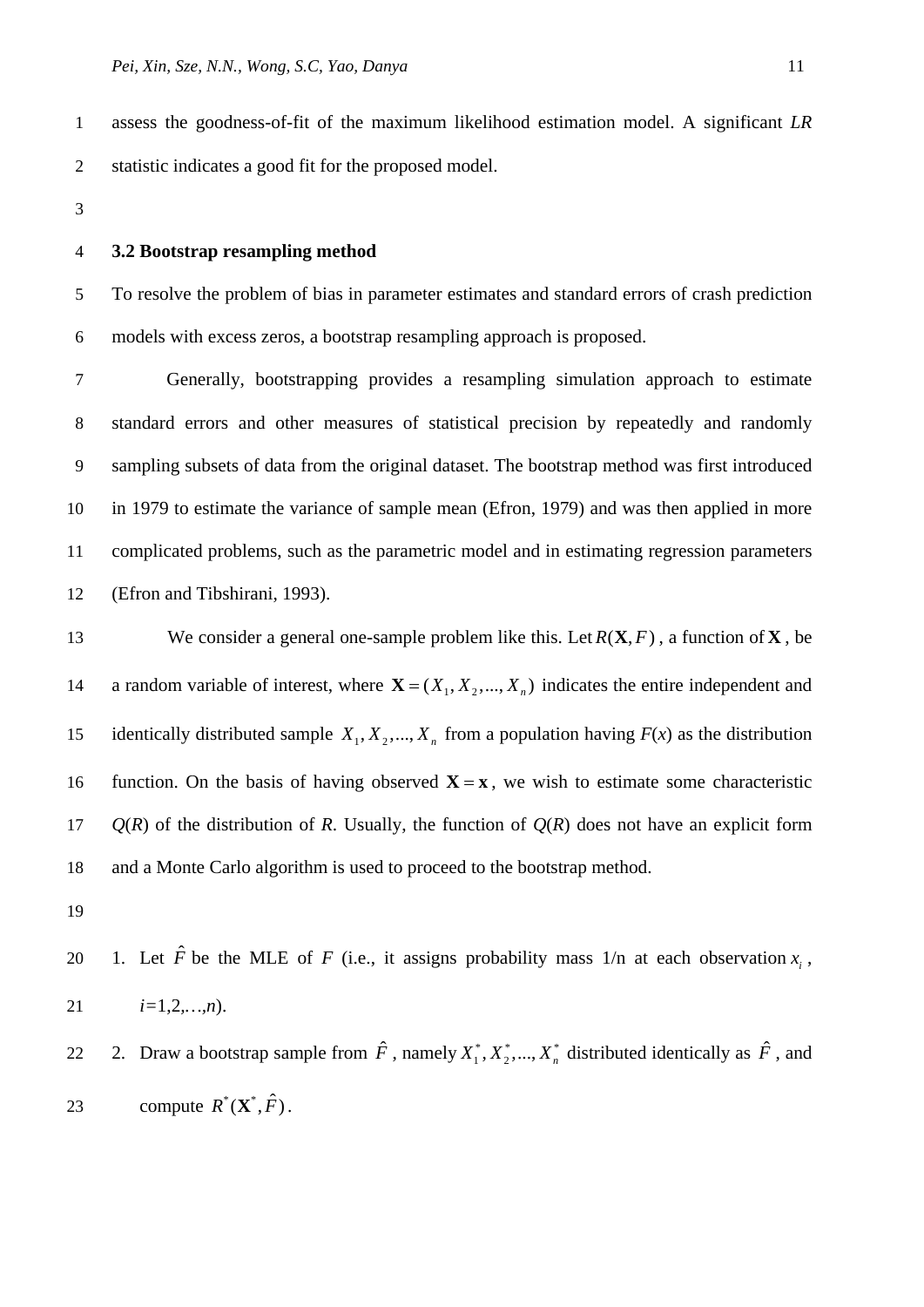1 3. Independently repeat step 2 *B* times (where *B* is large) and obtain the bootstrap eplications  $R_1^*, R_2^*,..., R_n^*$  and calculate  $Q(R^*)$ .

3

4 The bootstrap method also has the potential to provide a more accurate estimate for 5 regression problems, which are one of the most important and popular applications (Shao and 6 Tu, 1995; Davison and Hinkley, 1997). The traditional bootstrap method draws the bootstrap 7 sample randomly and evenly with an identical probability with replacement. In this study, 8 due to concern for a possible bias caused by an imbalanced database with excess zeros, we 9 use a resampling method to neutralize the inferences of excess zeros on the precision of the 10 parameter estimates and standard errors for the effects of contributory factors on crash risk. 11 In particular, a three-step resampling approach (Andrews and Buchinsky, 2000; Chernick and 12 Labudde, 2011) can be set out as follows.

13

14 1. Divide the database into two strata according to the occurrence of crashes. Thus, two 15 strata, one consisting of the zero crash counts and the other consisting of the non-zero 16 crash counts, are defined.

17 2. Randomly draw *k* samples (where *k* is the number of observations with non-zero crash 18 counts) from both the zero crash count and non-zero crash count strata in each bootstrap 19 replication. A subset of observations with balanced zero and non-zero crash counts is thus 20 extracted and a Poisson and/or Poisson-gamma regression is conducted to compute the 21 estimates of *β* .

22 3. Repeat step 2 by drawing samples of another *k* observations by 1,500 times. Then, 23 calculate the bootstrap standard errors and percentile confidence intervals of *β* based on 24 the 1,500 estimates.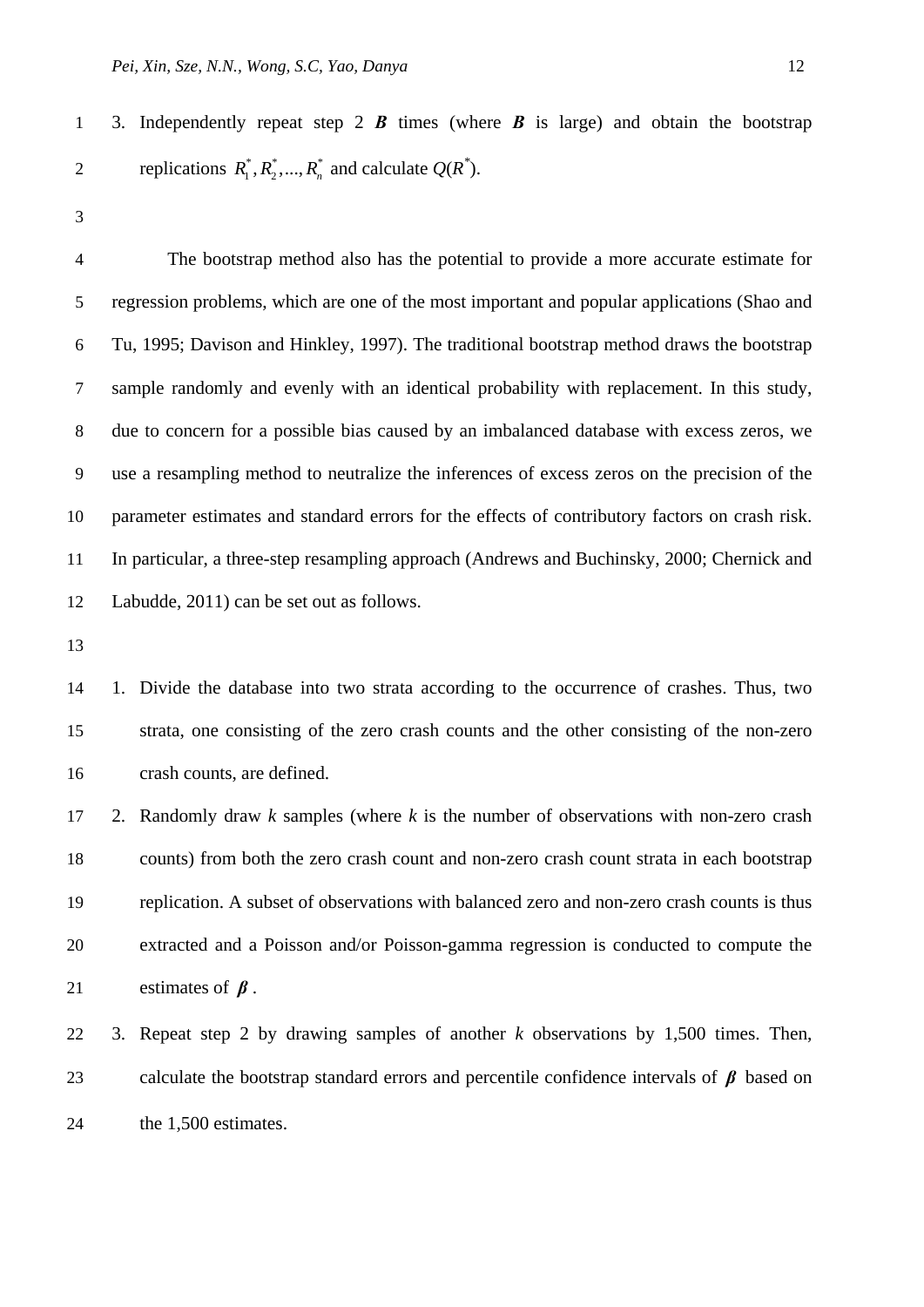1 To trade-off between prediction performance and computation time, optimum 2 bootstrap simulation at 1500 was used (Andrews and Buchinsky, 2000). Results indicated 3 that parameter estimates converge when the number of simulation increased up to 1,500.

4 Compared to point estimates of parameters by the nominal maximum likelihood 5 approach, the bootstrap method is capable of producing more reliable parameter estimates 6 with smaller variance for a dataset with imbalanced observed outcomes. This is essential for 7 crash prediction models with excess zeros.

8

#### 9 **4. RESULTS**

# 10 **4.1 Overall**

11 Separate crash prediction models are developed to identify the possible factors related to the 12 respective risks of SV and MV crashes. As shown in Table 2, association measures for slight 13 injury crashes and KSI crashes are conducted. As the slight injury crash counts, both of SV 14 and MV crashes, are subject to over-dispersion, NB regression models are used. A bootstrap 15 resampling method is conducted to obtain more accurate standard errors and confidence 16 intervals based on 1,500 bootstrap replications. Table 2 presents the results of parameter 17 estimates with the 95% confidence intervals obtained by both the nominal maximum 18 likelihood estimation method and bootstrap resampling method.

- 19
- 

20 **TABLE 2 Results of crash frequency prediction models**  (a) Slight injury crash prediction by the NB regression model

|                             |          |                     |                    | Slight injury crash |                      |                      |  |  |
|-----------------------------|----------|---------------------|--------------------|---------------------|----------------------|----------------------|--|--|
|                             | SV crash |                     |                    |                     | MV crash             |                      |  |  |
|                             | β        | $(95\% \text{ CI})$ | (Bootstrap)        | $\beta$             | $(95\% \text{ CI})$  | (Bootstrap)          |  |  |
|                             |          |                     | 95% CD             |                     |                      | 95% CI               |  |  |
| Constant                    | $-9.62$  | $(-10.09, -9.15)^*$ | $(-9.94, -9.30)^*$ | $-11.36$            | $(-11.79, -10.92)^*$ | $(-11.68, -11.03)^*$ |  |  |
| Ln(VKM)                     | 0.26     | $(0.22, 0.30)^*$    | $(0.23, 0.29)^*$   | 0.56                | $(0.52, 0.60)^*$     | $(0.53, 0.59)^*$     |  |  |
| Rainfall                    | 0.01     | $(0.01, 0.01)^*$    | $(0.01, 0.01)^*$   | 0.01                | $(0.01, 0.01)^*$     | $(0.01, 0.01)^*$     |  |  |
| Lane changing opportunity   | 0.07     | $(0.04, 0.10)^*$    | $(0.05, 0.09)^*$   | 0.12                | $(0.10, 0.15)^*$     | $(0.11, 0.14)^*$     |  |  |
| Average lane width          | $-0.02$  | $(-0.09, 0.05)$     | $(-0.06, 0.03)$    | $-0.08$             | $(-0.16, -0.01)^*$   | $(-0.14, -0.03)^*$   |  |  |
| Curvature                   | $-0.002$ | $(-0.004, 0.001)$   | $(-0.004, 0.001)$  | 0.001               | $(-0.001, 0.003)$    | $(-0.001, 0.003)$    |  |  |
| Uphill gradient             | $-4.74$  | $(-7.45, -2.02)^*$  | $(-6.64, -2.84)^*$ | $-2.40$             | $(-4.80, 0.001)$     | $(-4.04, -0.76)^*$   |  |  |
| Downhill gradient           | $-0.88$  | $(-3.45, 1.70)$     | $(-2.55, 0.80)$    | 0.11                | $(-2.18, 2.40)$      | $(-1.42, 1.65)$      |  |  |
| Number of junctions         | 0.04     | $(0.03, 0.05)^*$    | $(0.03, 0.04)^*$   | 0.01                | $(0.001, 0.02)^*$    | $(0.004, 0.01)^*$    |  |  |
| Presence of central divider | $-0.13$  | $(-0.27, 0.01)$     | $(-0.23, -0.03)^*$ | $-0.43$             | $(-0.56, -0.30)^*$   | $(-0.52, -0.34)^*$   |  |  |
| Presence of hard shoulder   | $-0.09$  | $(-0.23, 0.06)$     | $(-0.19, 0.02)$    | $-0.43$             | $(-0.53, -0.32)^*$   | $(-0.50, -0.35)^*$   |  |  |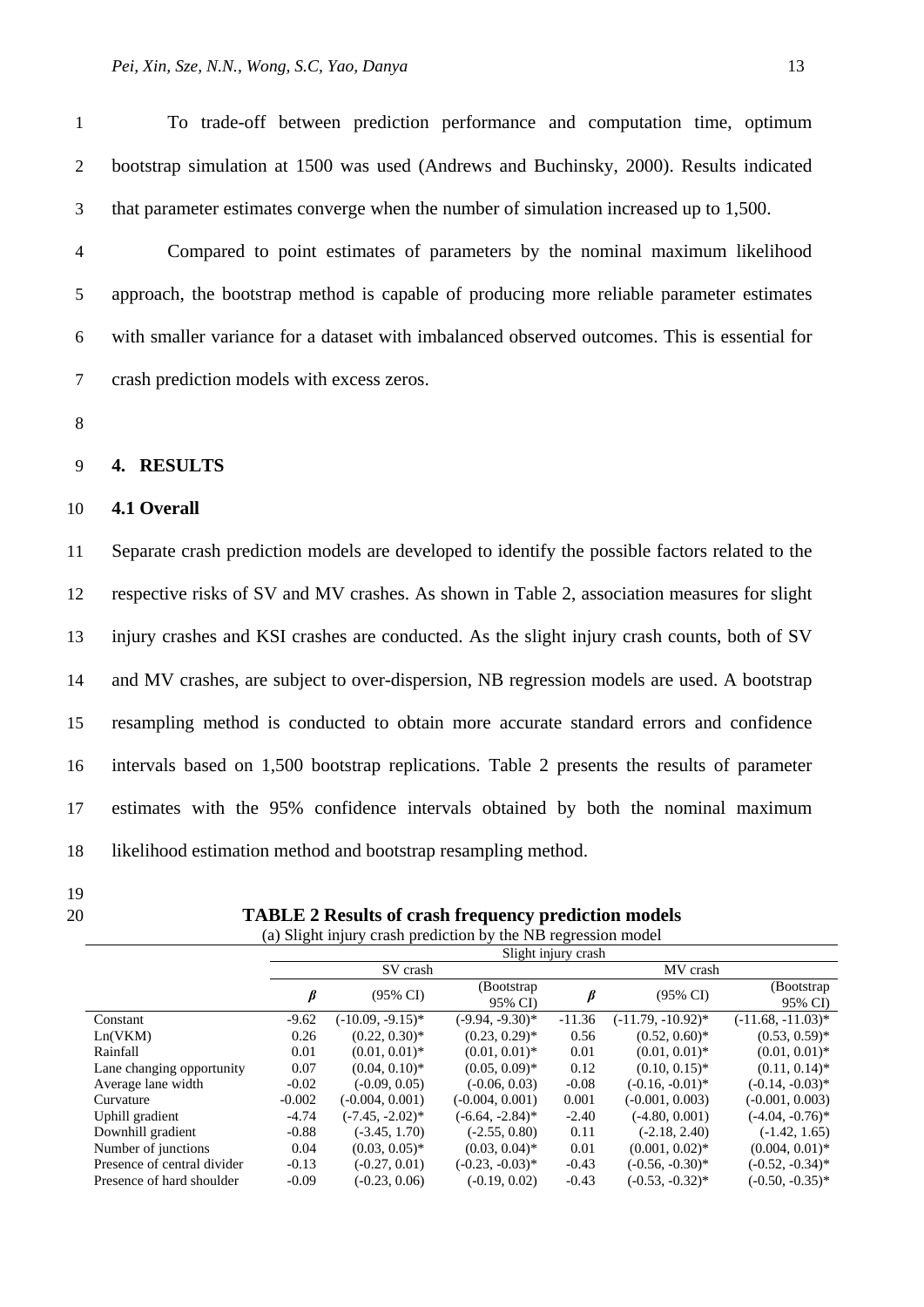| Presence of bus stop          | 0.43    | $(0.33, 0.54)^*$   | $(0.36, 0.51)^*$   | 0.39    | $(0.30, 0.47)^*$   | $(0.33, 0.45)^*$   |
|-------------------------------|---------|--------------------|--------------------|---------|--------------------|--------------------|
| Presence of on-street parking | 0.20    | $(0.08, 0.32)^*$   | $(0.12, 0.29)^*$   | 0.17    | $(0.07, 0.28)^*$   | $(0.09, 0.25)^*$   |
| Year 2002                     |         | (control)          |                    |         |                    |                    |
| Year 2003                     | $-0.04$ | $(-0.16, 0.09)$    | $(-0.12, 0.05)$    | $-0.08$ | $(-0.18, 0.02)$    | $(-0.15, -0.01)^*$ |
| Year 2004                     | $-0.19$ | $(-0.32, -0.07)^*$ | $(-0.28, -0.11)^*$ | $-0.19$ | $(-0.29, -0.08)^*$ | $(-0.26, -0.12)^*$ |
| Year 2005                     | $-0.10$ | $(-0.22, 0.02)$    | $(-0.18, -0.02)^*$ | $-0.13$ | $(-0.23, -0.03)^*$ | $(-0.20, -0.06)^*$ |
| <b>Year 2006</b>              | $-0.09$ | $(-0.21, 0.03)$    | $(-0.18, -0.01)^*$ | $-0.01$ | $(-0.11, 0.09)$    | $(-0.07, 0.06)$    |
| Monday                        | $-0.05$ | $(-0.19, 0.10)$    | $(-0.15, 0.05)$    | 0.03    | $(-0.09, 0.15)$    | $(-0.05, 0.11)$    |
| Tuesday                       | 0.01    | $(-0.13, 0.14)$    | $(-0.09, 0.10)$    | 0.03    | $(-0.09, 0.15)$    | $(-0.05, 0.11)$    |
| Wednesday                     | $-0.05$ | $(-0.19, 0.09)$    | $(-0.15, 0.05)$    | 0.08    | $(-0.04, 0.20)$    | $(-0.01, 0.16)$    |
| Thursday                      | $-0.12$ | $(-0.26, 0.02)$    | $(-0.22, -0.02)^*$ | 0.06    | $(-0.06, 0.18)$    | $(-0.02, 0.14)$    |
| Friday                        | $-0.08$ | $(-0.22, 0.06)$    | $(-0.18, 0.02)$    | 0.14    | $(0.02, 0.25)^*$   | $(0.06, 0.22)^*$   |
| Saturday                      | 0.06    | $(-0.08, 0.19)$    | $(-0.03, 0.15)$    | 0.17    | $(0.05, 0.29)^*$   | $(0.09, 0.25)^*$   |
| Sunday or public holiday      |         | (control)          |                    |         |                    |                    |
| 07:00-11:00                   | 0.56    | $(0.39, 0.73)^*$   | $(0.43, 0.68)^*$   | 0.58    | $(0.42, 0.74)^*$   | $(0.45, 0.71)^*$   |
| 11:00-15:00                   | 0.48    | $(0.31, 0.65)^*$   | $(0.35, 0.61)^*$   | 0.47    | $(0.31, 0.63)^*$   | $(0.34, 0.60)^*$   |
| 15:00-19:00                   | 0.59    | $(0.42, 0.76)^*$   | $(0.47, 0.71)^*$   | 0.44    | $(0.28, 0.61)^*$   | $(0.31, 0.57)^*$   |
| 19:00-23:00                   | 0.29    | $(0.11, 0.46)^*$   | $(0.16, 0.41)^*$   | 0.39    | $(0.22, 0.55)^*$   | $(0.26, 0.52)^*$   |
| 23:00-03:00                   | 0.24    | $(0.06, 0.41)^*$   | $(0.10, 0.37)^*$   | 0.31    | $(0.14, 0.48)^*$   | $(0.18, 0.45)^*$   |
| 03:00-07:00                   |         | (control)          |                    |         |                    |                    |
| LR statistic                  | 696     |                    |                    | 2097    |                    |                    |
| $\alpha$                      | 2.79    |                    |                    | 2.11    |                    |                    |

#### (b) KSI crash prediction by the Poisson regression model

|                                                                                                                      | KSI crash |                     |                     |          |                      |                      |
|----------------------------------------------------------------------------------------------------------------------|-----------|---------------------|---------------------|----------|----------------------|----------------------|
|                                                                                                                      |           | SV crash            |                     |          | MV crash             |                      |
|                                                                                                                      |           |                     | (Bootstrap          |          |                      | (Bootstrap)          |
|                                                                                                                      | $\beta$   | (95% CI)            | 95% CI)             | $\beta$  | (95% CI)             | 95% CI)              |
| Constant                                                                                                             | $-10.66$  | $(-11.45, -9.87)^*$ | $(-11.24, -10.09)*$ | $-12.95$ | $(-13.91, -11.99)$ * | $(-13.67, -12.24)^*$ |
| Ln(VKM)                                                                                                              | 0.29      | $(0.22, 0.37)^*$    | $(0.24, 0.35)^*$    | 0.69     | $(0.61, 0.78)^*$     | $(0.63, 0.76)^*$     |
| Rainfall                                                                                                             | 0.01      | $(-0.01, 0.01)$     | $(-0.01, 0.01)$     | 0.02     | $(0.01, 0.02)$ *     | $(0.01, 0.02)^*$     |
| Lane changing opportunity                                                                                            | 0.06      | $(0.01, 0.11)^*$    | $(0.02, 0.09)^*$    | 0.07     | $(0.01, 0.12)^*$     | $(0.03, 0.10)^*$     |
| Average lane width                                                                                                   | 0.08      | $(-0.03, 0.20)$     | $(-0.01, 0.17)$     | 0.03     | $(-0.13, 0.18)$      | $(-0.09, 0.14)$      |
| Curvature                                                                                                            | 0.003     | $(-0.002, 0.007)$   | $(-0.001, 0.006)$   | 0.001    | $(-0.004, 0.006)$    | $(-0.002, 0.004)$    |
| Uphill gradient                                                                                                      | $-5.09$   | $(-9.69, -0.49)$ *  | $(-8.44, -1.73)*$   | 0.10     | $(-4.66, 4.85)$      | $(-3.30, 3.50)$      |
| Downhill gradient                                                                                                    | $-0.94$   | $(-5.30, 3.41)$     | $(-4.21, 2.33)$     | 4.32     | $(-0.03, 8.67)$      | $(1.14, 7.49)^*$     |
| Number of junctions                                                                                                  | 0.05      | $(0.04, 0.06)^*$    | $(0.04, 0.06)^*$    | 0.03     | $(0.02, 0.05)^*$     | $(0.02, 0.04)^*$     |
| Presence of central divider                                                                                          | $-0.14$   | $(-0.39, 0.10)$     | $(-0.32, 0.03)$     | $-1.01$  | $(-1.32, -0.70)*$    | $(-1.24, -0.79)$ *   |
| Presence of hard shoulder                                                                                            | $0.07\,$  | $(-0.17, 0.31)$     | $(-0.10, 0.24)$     | 0.21     | $(-0.02, 0.45)$      | $(0.06, 0.37)^*$     |
| Presence of bus stop                                                                                                 | 0.36      | $(0.18, 0.54)^*$    | $(0.23, 0.49)^*$    | 0.25     | $(0.06, 0.44)$ *     | $(0.12, 0.38)^*$     |
| Presence of on-street parking                                                                                        | 0.31      | $(0.10, 0.52)$ *    | $(0.16, 0.46)^*$    | 0.23     | $(-0.04, 0.50)$      | $(0.02, 0.44)$ *     |
| <b>Year 2002</b>                                                                                                     |           | (control)           |                     |          |                      |                      |
| Year 2003                                                                                                            | $-0.23$   | $(-0.44, -0.03)*$   | $(-0.38, -0.09)*$   | $-0.28$  | $(-0.49, -0.07)*$    | $(-0.42, -0.14)$ *   |
| <b>Year 2004</b>                                                                                                     | $-0.31$   | $(-0.51, -0.10)^*$  | $(-0.45, -0.16)^*$  | $-0.51$  | $(-0.73, -0.29)*$    | $(-0.67, -0.36)^*$   |
| <b>Year 2005</b>                                                                                                     | $-0.24$   | $(-0.44, -0.04)$ *  | $(-0.38, -0.10)^*$  | $-0.30$  | $(-0.51, -0.09)^*$   | $(-0.44, -0.16)^*$   |
| <b>Year 2006</b>                                                                                                     | $-0.49$   | $(-0.71, -0.28)$ *  | $(-0.64, -0.35)^*$  | $-0.44$  | $(-0.66, -0.22)$ *   | $(-0.58, -0.29)$ *   |
| Monday                                                                                                               | $-0.29$   | $(-0.53, -0.04)^*$  | $(-0.47, -0.11)^*$  | $-0.06$  | $(-0.33, 0.21)$      | $(-0.25, 0.14)$      |
| Tuesday                                                                                                              | $-0.16$   | $(-0.40, 0.07)$     | $(-0.32, -0.01)^*$  | 0.07     | $(-0.19, 0.32)$      | $(-0.11, 0.25)$      |
| Wednesday                                                                                                            | $-0.27$   | $(-0.51, -0.03)^*$  | $(-0.44, -0.10)*$   | 0.04     | $(-0.22, 0.30)$      | $(-0.13, 0.22)$      |
| Thursday                                                                                                             | $-0.22$   | $(-0.46, 0.02)$     | $(-0.38, -0.05)^*$  | 0.12     | $(-0.13, 0.37)$      | $(-0.05, 0.30)$      |
| Friday                                                                                                               | $-0.04$   | $(-0.26, 0.19)$     | $(-0.19, 0.12)$     | 0.02     | $(-0.24, 0.28)$      | $(-0.16, 0.19)$      |
| Saturday                                                                                                             | $-0.14$   | $(-0.37, 0.10)$     | $(-0.30, 0.02)$     | 0.13     | $(-0.12, 0.38)$      | $(-0.04, 0.30)$      |
| Sunday or public holiday                                                                                             |           | (control)           |                     |          |                      |                      |
| 07:00-11:00                                                                                                          | $-0.18$   | $(-0.44, 0.09)$     | $(-0.36, 0.01)$     | $-0.49$  | $(-0.77, -0.21)^*$   | $(-0.69, -0.29)$ *   |
| 11:00-15:00                                                                                                          | $-0.27$   | $(-0.54, 0.00)$     | $(-0.47, -0.08)$ *  | $-0.80$  | $(-1.10, -0.51)^*$   | $(-1.01, -0.59)*$    |
| 15:00-19:00                                                                                                          | $-0.14$   | $(-0.40, 0.12)$     | $(-0.32, 0.04)$     | $-0.61$  | $(-0.90, -0.32)*$    | $(-0.81, -0.41)^*$   |
| 19:00-23:00                                                                                                          | $-0.24$   | $(-0.51, 0.02)$     | $(-0.42, -0.06)^*$  | $-0.65$  | $(-0.94, -0.36)^*$   | $(-0.86, -0.45)^*$   |
| 23:00-03:00                                                                                                          | 0.15      | $(-0.09, 0.39)$     | $(-0.02, 0.32)$     | $-0.27$  | $(-0.55, 0.01)$      | $(-0.47, -0.08)$ *   |
| 03:00-07:00                                                                                                          |           | (control)           |                     |          |                      |                      |
| LR-statistic<br>$\mathbf{a}$ and $\mathbf{a}$ and $\mathbf{a}$ and $\mathbf{a}$<br>$\overline{11}$<br>$\cdot$ $\sim$ | 224       | $FQ \neq 1$         |                     | 576      |                      |                      |

1 *\* Statistically significant at the 5% level* 

2

3 As indicated by the results of the likelihood ratio test, the four proposed models all fit

4 well with the observations at the 99% confidence level. As shown in Table 2, with the use of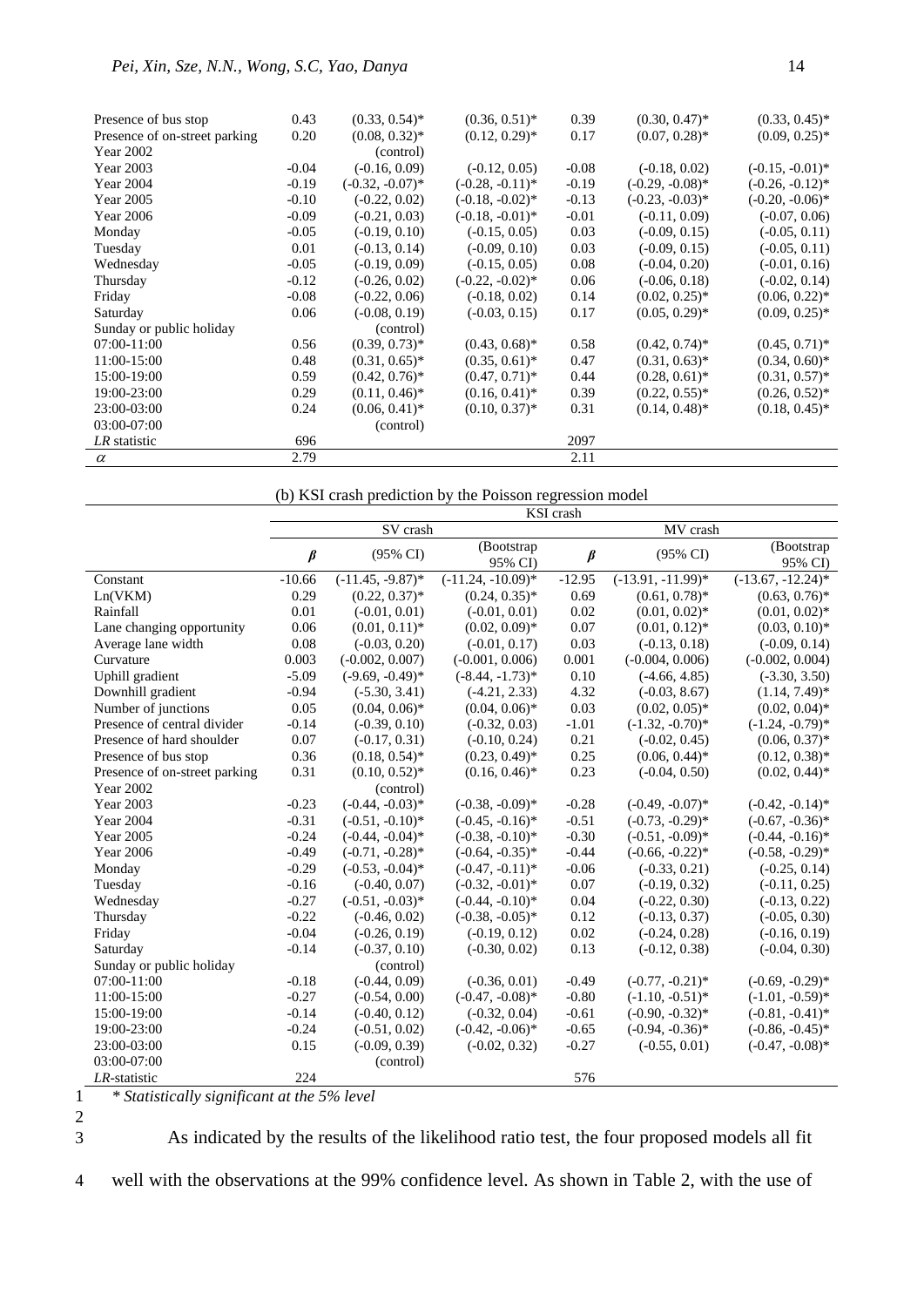1 a bootstrap resampling approach, the standard errors of the parameters are all lower than 2 those by the nominal maximum likelihood approach, and the ranges of 95% confidence 3 intervals are all smaller. Therefore, the null hypothesis that the parameter is zero is more 4 likely to be rejected in the bootstrap resampling models. Therefore, more contributory factors 5 could be identified.

6

# 7 **4.2 Role of exposure**

8 The logarithmically transformed VKM is incorporated into the models to indicate the role of 9 exposure in the association measures. As shown in Table 2, VKM significantly determines 10 the risks of crashes regardless of collision types and crash severities, all at the 5% level. For 11 instance, when exposure increases, the crash frequencies of slight injury-SV crash ( $\beta$  = 0.26), 12 slight injury-MV crash (0.56), KSI-SV crash (0.29), and KSI-MV crash (0.69) all increase at 13 a less than proportionate rate at the 5% level of significance. The marginal increases in crash 14 frequency diminish when traffic volume increases given that the road segment length remains 15 constant.

16

# 17 **4.3 Weather conditions**

18 As shown in Table 2, rainfall correlates significantly with the risk of crash for all collision 19 types and crash severities, except for that of a KSI-SV crash, all at the 5% level. In particular, 20 rainfall relates positively to the occurrence of slight injury-SV crashes ( $\beta$ =0.01), slight 21 injury-MV crashes (0.01), and KSI-MV crashes (0.02).

22

#### 23 **4.4 Geometric design and traffic control**

24 With respect to geometric design and traffic control characteristics, certain factors including 25 lane-changing opportunity, lane width, gradient, and the presence of local access may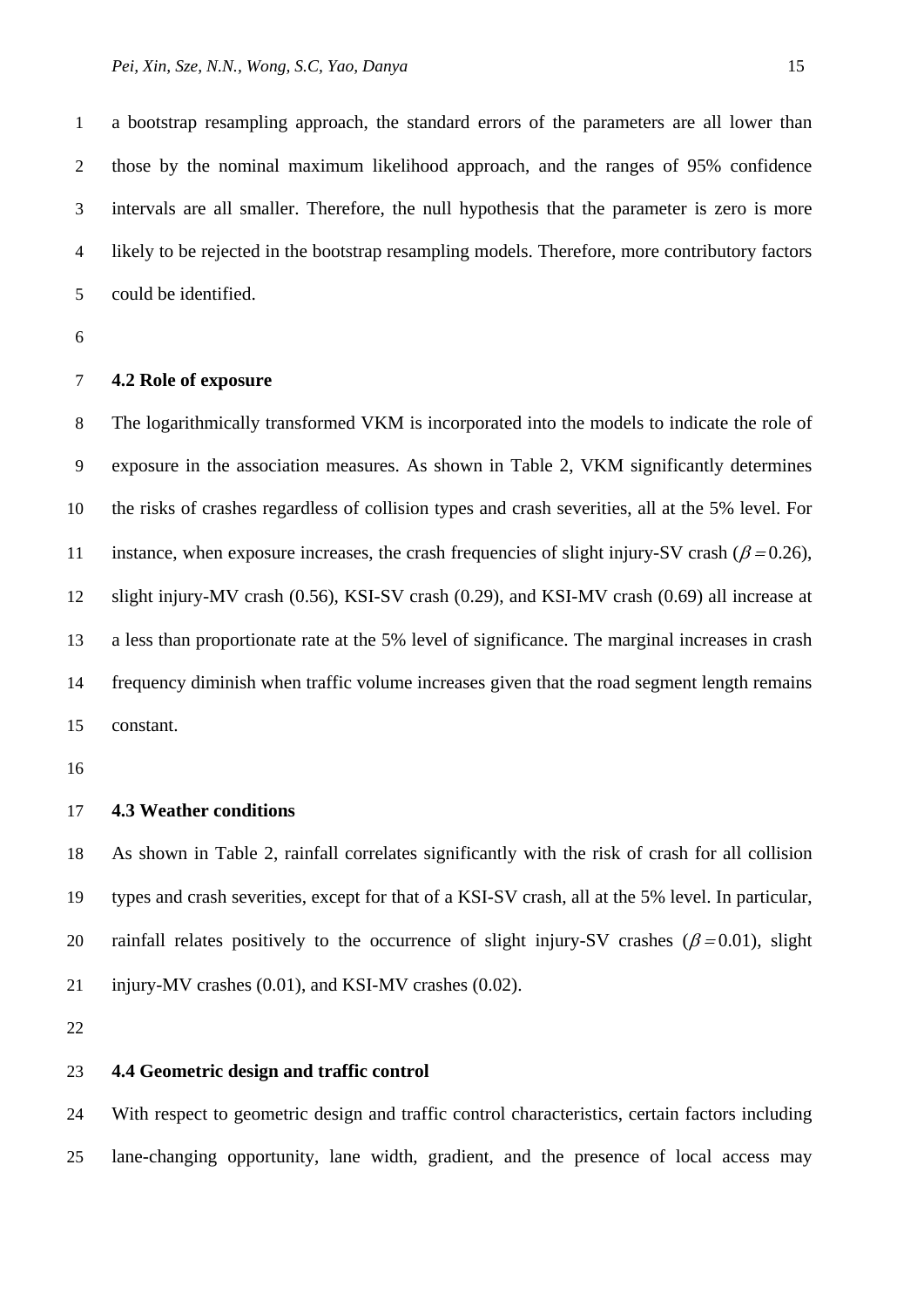1 contribute to crash occurrence regardless of crash types. For instance, lane-changing 2 opportunity correlates positively with the risks of slight injury-SV ( $\beta$  = 0.07), slight injury-3 MV (0.12), KSI-SV (0.06), and KSI-MV crashes (0.07), all at the 5% level of significance. 4 The number of junctions also correlates positively with crash occurrence, regardless of crash 5 type, at the 5% significance level, with the coefficients equal to 0.04, 0.01, 0.05, and 0.03 for 6 slight injury-SV, slight injury-MV, KSI-SV, and KSI-MV crashes, respectively.

7 In contrast, the presence of a bus stop increases the frequencies of slight injury-SV ( $\beta$ 8 = 0.43), slight injury-MV (0.39), KSI-SV (0.36), and KSI-MV (0.25) crashes, all at the 5% 9 level of significance. Further, the presence of on-street parking increases the risks of slight 10 injury-SV (0.20), slight injury-MV (0.17), KSI-SV (0.31), and KSI-MV (0.23) crashes, all at 11 the 5% significance level.

12 Certain factors have significant effects on one or two particular crash types only. For 13 instance, average lane width correlates negatively with the risk of slight injury-MV crashes 14 ( $\beta$  = -0.08) at the 5% significance level. Increases in uphill gradient reduce the frequencies of 15 slight injury-SV (-4.74), slight injury-MV (-2.40), and KSI-SV crashes (-5.09), whereas 16 increases in downhill gradient increase the risk of KSI-MV crashes (4.32), all at the 5% 17 significance level. As expected, the presence of central dividers reduces the risks of slight 18 injury-SV (-0.13), slight injury-MV (-0.43), and KSI-MV (1.01) crashes, all at the 5% level 19 of significance. A road with a hard shoulder has a lower risk of slight injury-MV crashes (- 20 0.43) but a higher risk of KSI-MV crashes (0.21), both at the 5% significant level.

21

# 22 **4.5 Temporal variation**

23 Regardless of the crash types, the crash risks are generally lower during 2003-2006 than in 24 2002, except for the risks of slight injury-SV crashes in 2003 and slight injury-MV crashes in 25 2006.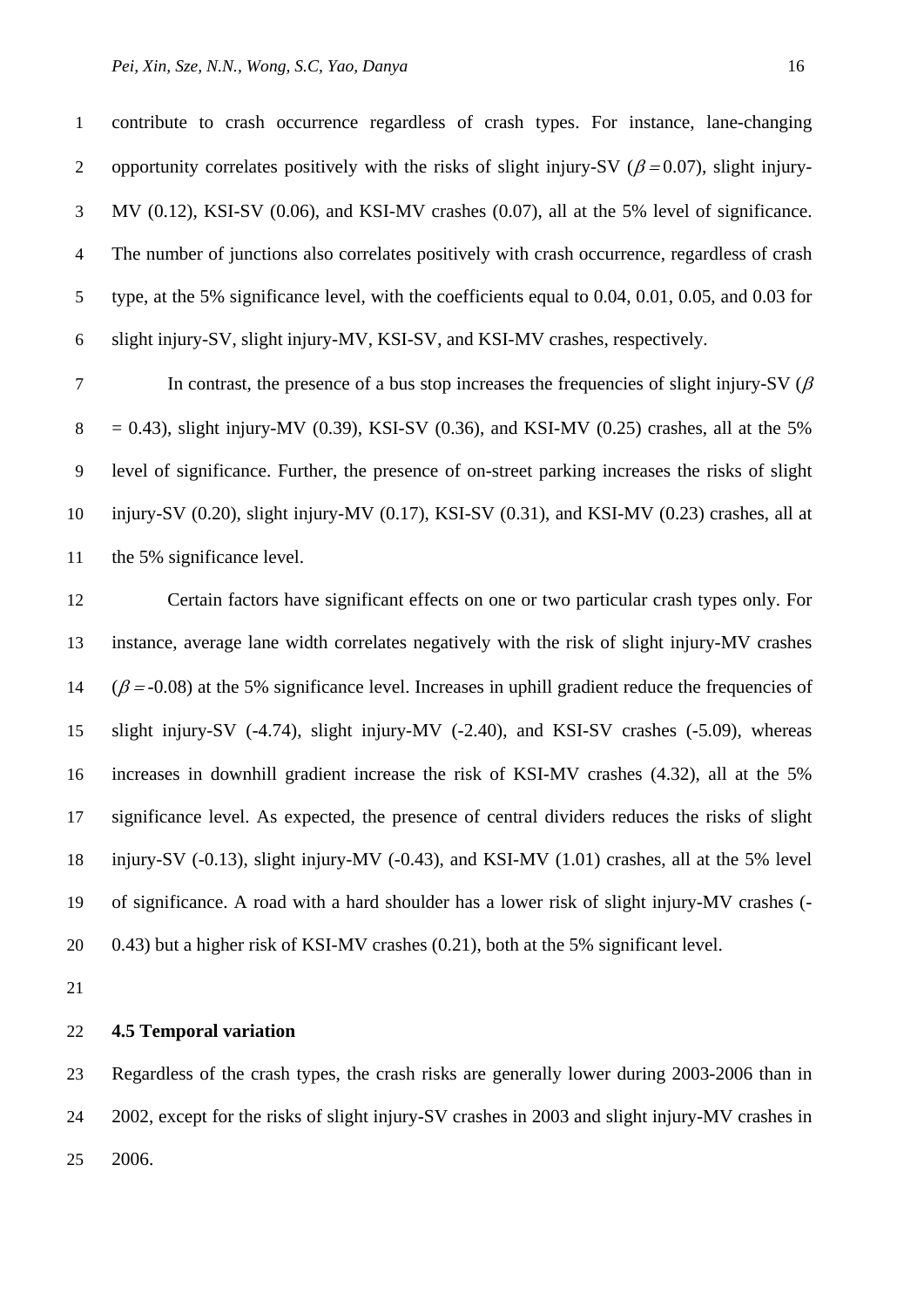1 As shown in Table 2, with respect to the time of day, risks of slight injury-SV and 2 slight injury-MV crashes during dawn (03:00-07:00) are lower than those during other times 3 of the day. In contrast, the risk of a KSI-MV crash during dawn (03:00-07:00) is higher than 4 that during other times of the day. There is no general trend for the temporal variation in 5 crash risks with respect to the day of the week, except that the risks of slight injury-SV 6 crashes on Thursdays ( $\beta$  = -0.12) and KSI-SV crashes on Mondays (-0.29) and Wednesdays 7 (-0.16) are lower than those on Sundays or public holidays, and the risk of a slight injury-MV 8 crash on Fridays (0.14) and Saturdays (0.17) is higher than that on weekends or public 9 holidays, both at the 5% level of significance. We use the factors of time of day, day of the 10 week, and year to account for the unobserved heterogeneity across different times. However, 11 it may not be possible to explicitly elaborate and interpret the revealed coefficient estimates 12 of the time factors.

13

#### 14 **5. DISCUSSION**

15 Four separate crash prediction models are established to measure the association between 16 weather conditions, geometric designs, traffic controls, and temporal distribution, and the 17 risks of slight injury-SV, slight injury-MV, KSI-SV, and KSI-MV crashes, based on the 18 disaggregated traffic flow and crash data in Hong Kong during 2002 to 2006. To remove the 19 problem of excess zeros, a bootstrap resampling approach is applied.

20

# 21 **5.1 Role of exposure**

22 The results indicate that crash frequencies, regardless of collision type and crash 23 severity, increase at a less than proportionate rate with the increase in the VKM. This result 24 implies that when exposure is incorporated into the crash prediction model, crash rates should 25 decrease with the traffic volume. This is consistent with the findings of Rothrock and Keefer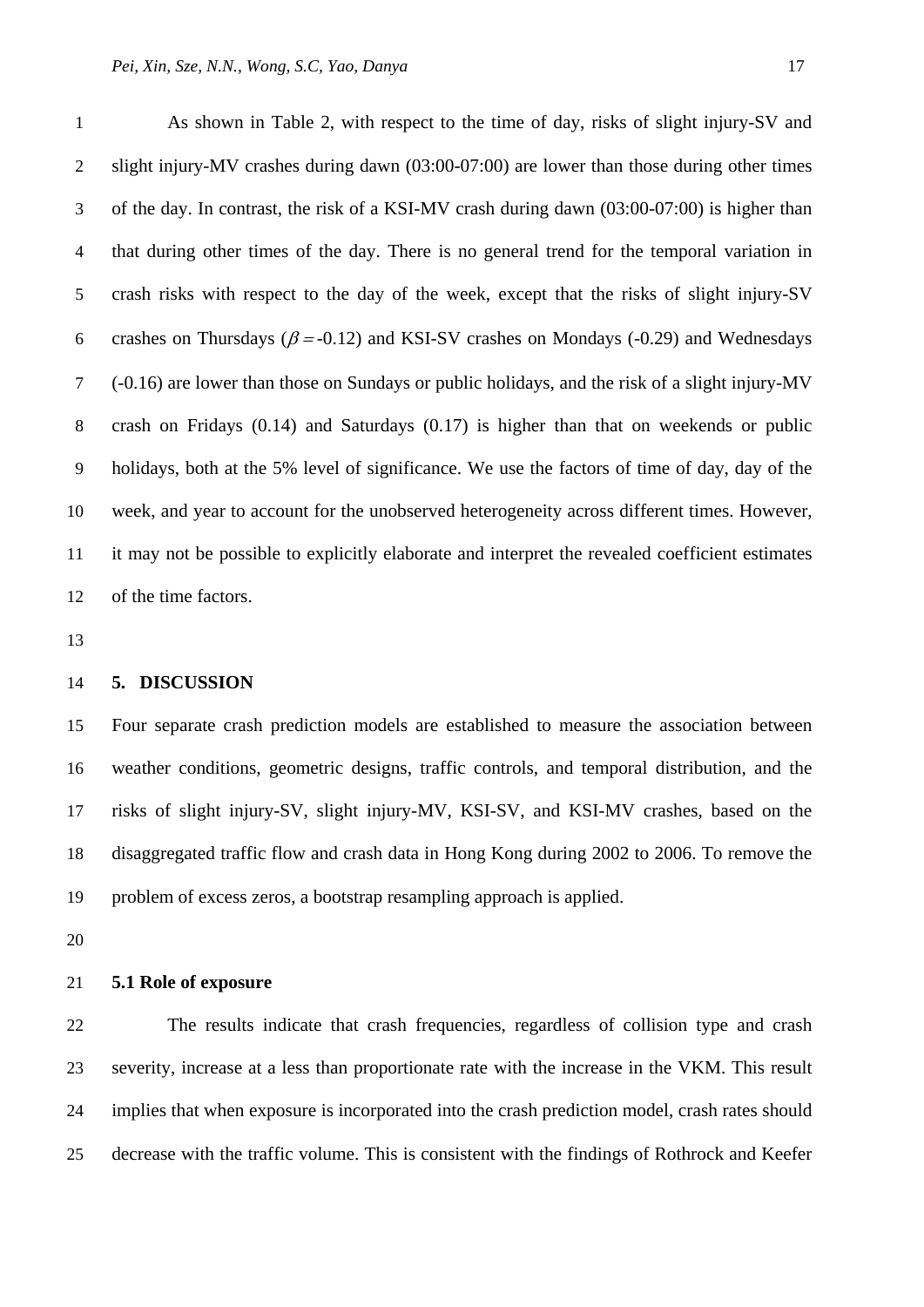1 (1957), who considered that the vehicular speed might decrease with the increase in traffic 2 concentration, and thus the risk of losing control and other speed-related impaired behavior 3 could be reduced. This would in turn reduce the risks of possible crashes (Mountain et al., 4 1996; Qin et al., 2004, 2006). Increases in the frequencies of MV crashes, both slight injury 5 and KSI crashes, are more sensitive to the increase in VKM than are increases in the risks of 6 SV crashes. This can be attributed to the stronger correlation between the likelihood of MV 7 crashes and the possibilities of traffic conflicts, which are in turn more closely related to the 8 traffic intensity. This is consistent with the findings of Mensah and Hauer (1998).

9

# 10 **5.2 Weather conditions**

11 Rainfall is found to relate positively to crash risk. The risks of slight injury-SV, slight injury-12 MV, and KSI-MV crashes remarkably increase with the increase in rainfall. This is possibly 13 due to slippery road surfaces and low visibility, which may induce more crashes (Fridstrøm et 14 al., 1995; Hermans et al., 2006). Furthermore, the risk of a MV crash is seemingly higher 15 than that of a SV crash under such unfavorable conditions. An empirical study on Wisconsin 16 interstate highways revealed that the risk of a MV crash was 2.5 times higher than that of a 17 SV crash under rainy conditions (Jung et al., 2011). The vehicular speed is usually lower to 18 offset the effects of lowered visibility and poor skid resistance under rainy conditions. 19 However, the required stopping distance is increased in emergency situations and therefore 20 the possibility of front/rear-end collisions and the risks of MV crashes will increase.

21

#### 22 **5.3 Geometric design and traffic control**

23 Increases in lane-changing opportunities are found to correlate with the increase in crash risks, 24 especially for MV crashes. This is likely to be attributable to the increase in the possibilities 25 of vehicular interactions, with the expansion of permissible lane-cutting and overtaking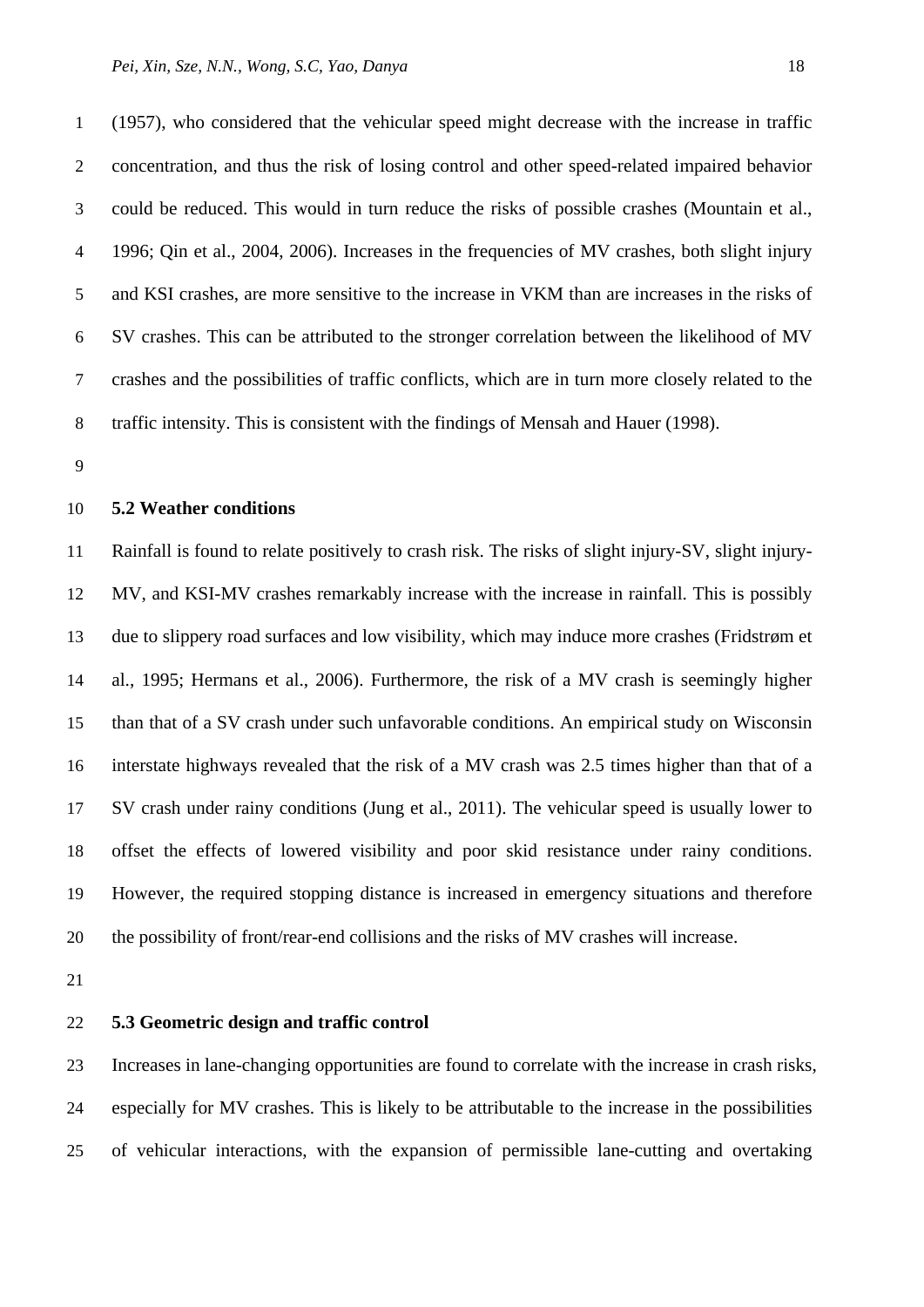1 opportunities. However, the magnitudes of the effects of lane-changing opportunity on the 2 risks of KSI crashes are lower than those of slight injury crashes. This can be attributed to 3 defensive driving maneuvers that offset the potential hazards induced by possible increases in 4 lane-cutting behavior, thus reducing the impact force on collision. This may in turn reduce 5 the crash severity.

6 Similarly, an increase in the average lane width correlates with a reduction in the risk 7 of slight injury-MV crashes. This favorable finding can be attributed to the increase in room, 8 due to the increase in road space, for defensive driving behavior, and in return avoidance of 9 collisions between vehicles travelling on different lanes and/or on the same lane.

10 Gradient also plays a noticeable role in road safety. We distinguish the effects of 11 upward and downward slopes on crash risks by incorporating two variables, upward gradient 12 and downward gradient, in the proposed crash prediction models. The results indicate that an 13 increase in upward slope obviously reduces the crash risks of slight injury-SV, slight injury-14 MV, and KSI-SV crashes. In particular, the reduction in the risk of slight injury crashes is 15 more dramatic than that of KSI crashes. This is reasonable because vehicles will be slowed 16 by the slope and the required stopping distance will be shorter on an upward slope. However, 17 as the risks of MV crash are sensitive to vehicular interactions and traffic usually jams on 18 upward sloping roads, the favorable effects on the risks of MV crash risk by the increase in 19 upward slope may be minimal. Indeed, increases in the risk of KSI-MV crashes may be 20 obvious due to the increase in the magnitude of the downward slope, causing both higher 21 vehicular speed and higher traffic concentration. The above findings are consistent with those 22 of previous studies (Shankar et al., 1995; Yu et al., 2013).

23 As expected, the presence of a central divider favorably reduces the risks of slight 24 injury-SV, slight injury-MV, and KSI-MV crashes, due to the separation of opposite traffic 25 streams. This is particularly essential for the reduction of opposing vehicle collisions, which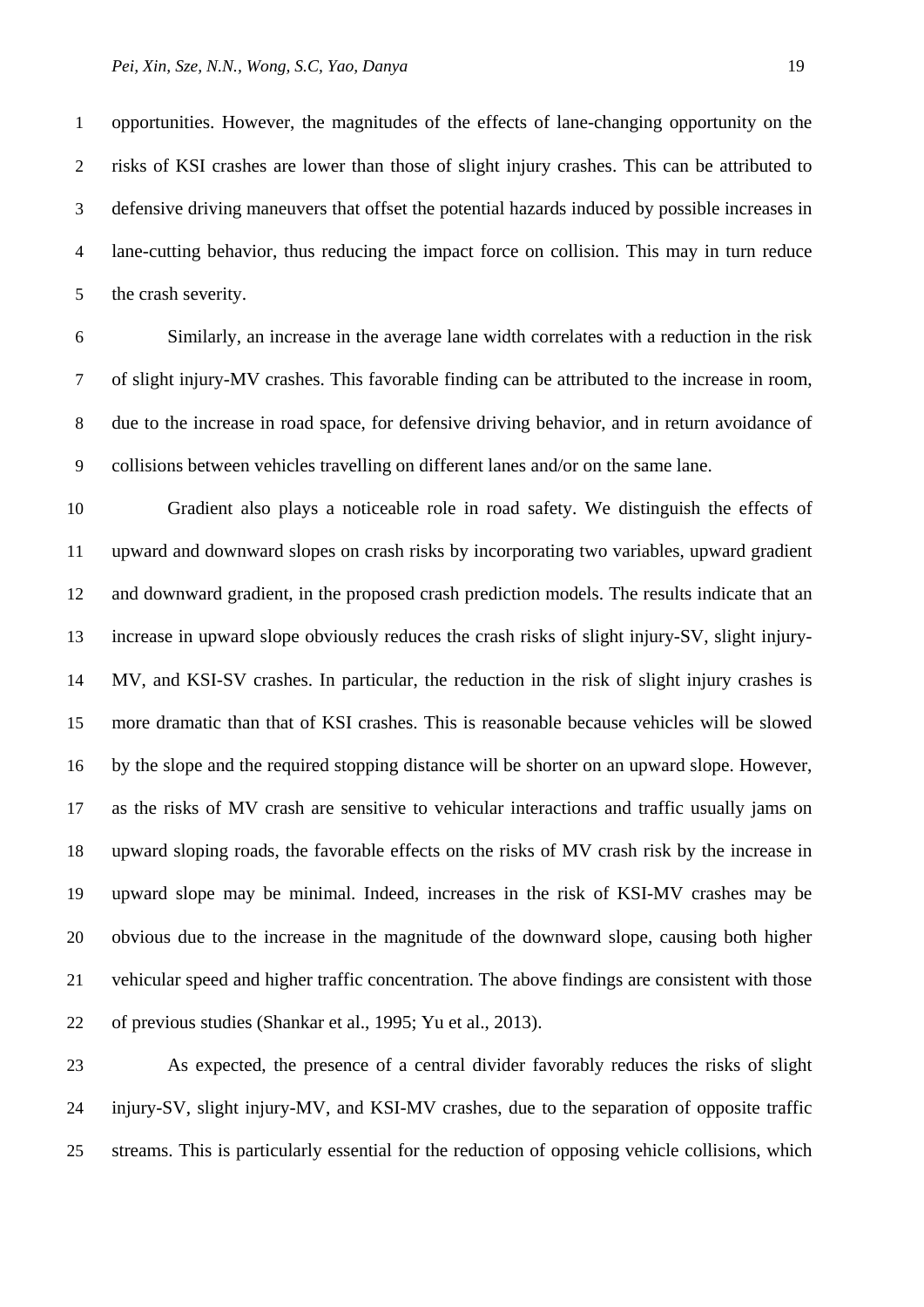1 are normally more serious. The presence of a hard shoulder reduces the risk of slight injury-2 MV crashes but increases that of KSI-MV crashes. A possible reason may be that road 3 segments with hard shoulder are generally in the higher road hierarchy, e.g. freeway and 4 major arterial road, which usually have higher speed limits. Therefore, the collision speed and 5 thus the risk of more severe crash could have been higher. It is worth investigating the effect 6 of speed on the risk of more severe crash when the relevant data are available in future 7 research.

8 Road junctions, including ramps, signal junctions, yield junctions, stop sign junctions, 9 and roundabouts, play an important role in traffic control through the channelization of 10 different traffic streams by mode and direction with respect to time and space. Road junctions 11 are essential in reducing the risks of traffic conflicts and associated crashes. The results of the 12 present study indicate that the crash risks increase with the number of junctions on the road. 13 In particular, the effect of the number of junctions on the risk of a SV crash is seemingly 14 higher than that for a MV crash. This result implies that vehicles are less likely to collide with 15 other vehicles in such circumstances. This could be attributable to the higher likelihood of 16 loss of control, vehicle runaway, or collision with other road features due to the complicated 17 maneuvers required at or near junctions. The presence of a bus stop also increases the risk of 18 SV crashes. This is possibly due to frequent pedestrian activities near bus stops and thus a 19 higher risk of vehicle-pedestrian conflicts. Indeed, of the crashes involving pedestrians in this 20 study, over 90% occur on road segments that have at least one bus stop. Moreover, there may 21 be potential for more conflict between buses entering or leaving bus bays and other vehicles 22 in the main traffic stream, which would induce MV crashes. The presence of on-street 23 parking is also associated with a higher crash risk, especially of SV crashes. This may be 24 attributable to more frequent roadside activities near parking areas.

25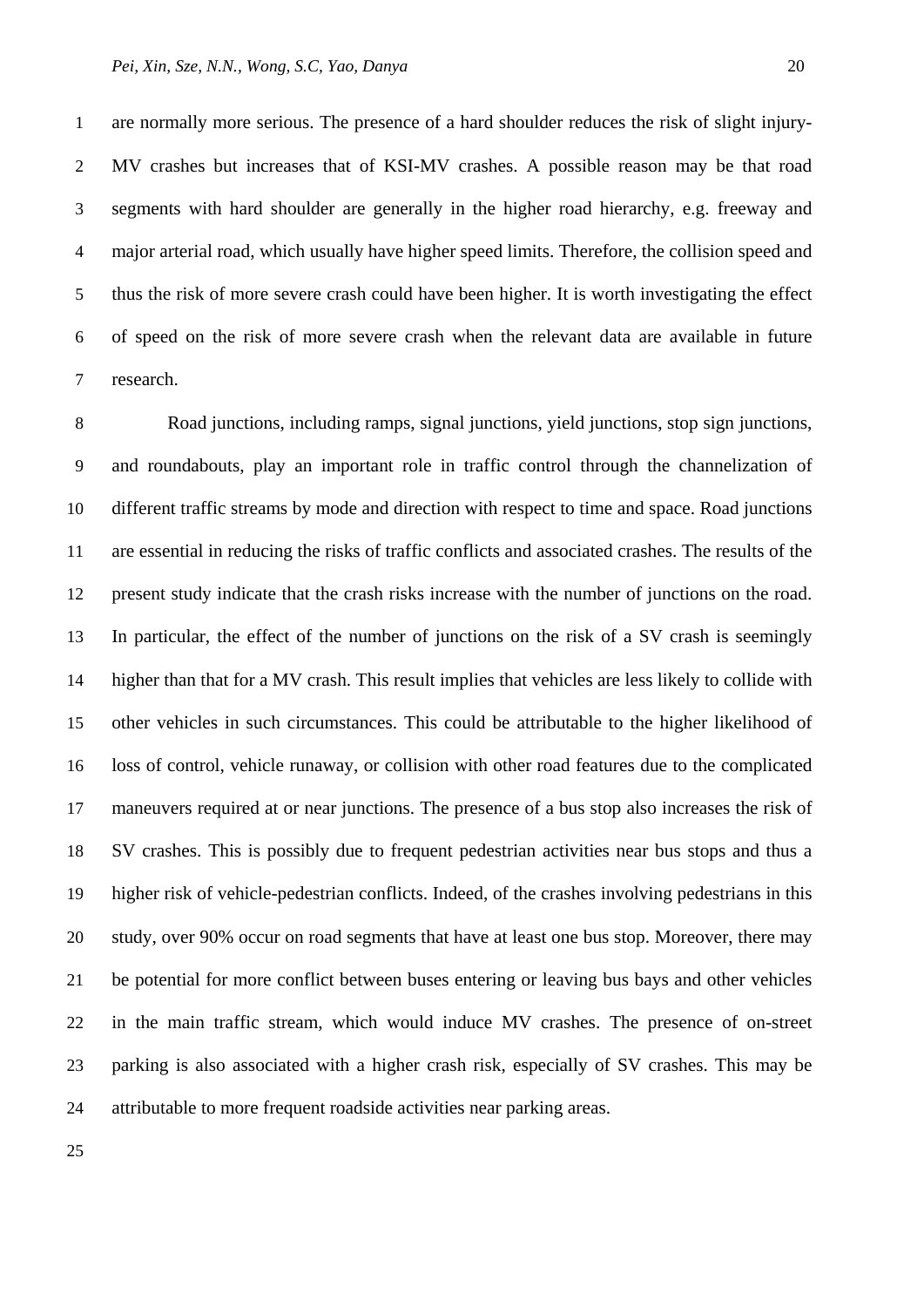#### 1 **5.4 Temporal variation**

2 With respect to time distribution, the crash risk from 2003 to 2006 is generally lower 3 than in 2002. The reduction in crash risk in the latter period may be attributable to the 4 implementation of various road safety measures, such as remedial engineering measures, 5 enforcement against impaired driving behavior, and road safety education, during the period. 6 In addition, factors including economic recession before 2003 could be deterministic to the 7 variations in crash risk over the year. The reasons are, however, not explicitly revealed in the 8 present study. An investigation of the issues related to variations in the associations between 9 crash occurrence and possible contributory factors across years was attempted by Wong et al. 10 (2007) and Sze et al. (2008) in Hong Kong. Noland (2003) incorporated "year" as a predictor 11 variable in the proposed crash prediction models and revealed that year correlated negatively 12 with the risk of fatality. However, when Noland incorporated a variable such as medical 13 technology into the crash prediction model, no significant relationship between year and 14 fatality risk was revealed. Regardless, the use of the dummy variable "Year *i*" may represent 15 the effects of possible confounding factors over time, even if comprehensive information on 16 the factors including implementation of road safety measures and advances in medical 17 services are not available. Similarly, we use crash year as the dummy variable to proxy the 18 corresponding heterogeneity effects on the association.

19 The risk of a slight injury crash during the period from 3:00 a.m. to 7:00 a.m. is found 20 to be lower than that in all other periods, whereas the risk of KSI crashes, and especially the 21 KSI-MV crash, during the period from 3:00 a.m. to 7:00 a.m. is found to be higher than that 22 in all other time periods. This result implies that the risk of more severe crashes occurring 23 during the dawn period is higher. This is possibly attributable to higher vehicular speeds, the 24 high chance of impaired driving behavior, especially driving while fatigued, and poor lighting 25 conditions, which is worth exploring in future study. Although it may not be possible to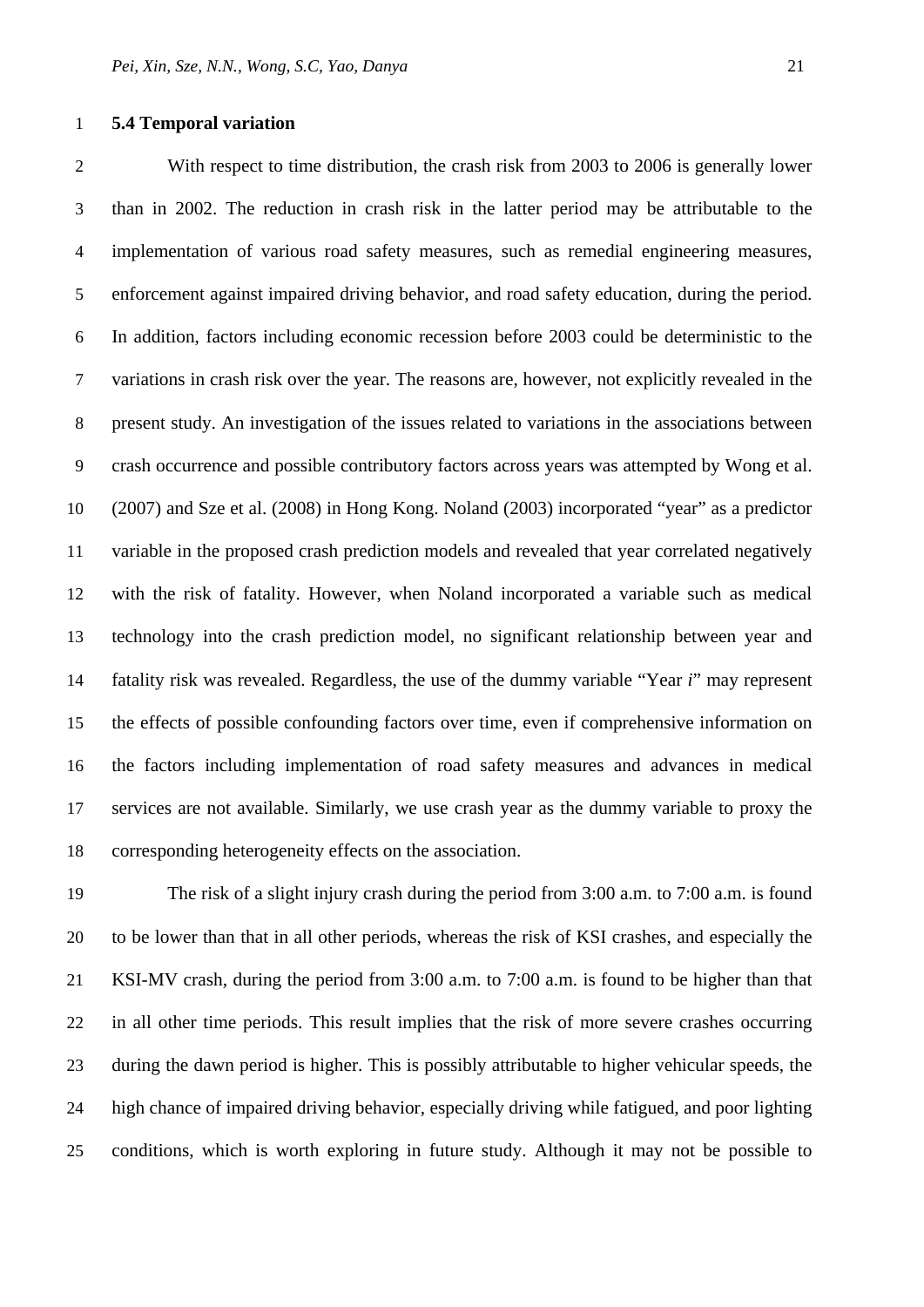1 explicitly reveal the factors attributable to the variation in crash risk across different periods, 2 influences of unidentified factors that vary over time can be controlled for in the proposed 3 model by incorporating factors such as year, day of the week, and time of day.

4

#### 5 **6. CONCLUSIONS**

6 Considering that the effects of possible factors on the risks of SV and MV crashes can be 7 differentiated, separate crash prediction models have been developed in this study. By taking 8 advantage of the availability of disaggregated information on traffic flow and weather 9 conditions, highly disaggregated crash prediction models with respect to time and space 10 could be devised. Accordingly, the effects of several time-varying factors, such as traffic 11 volume and rainfall, on crash risk during particular period can thus be investigated in this 12 study. To remove the problem of bias in the estimates of coefficients due to excess zeros in 13 the highly disaggregated model, a bootstrap resampling approach has been applied to produce 14 a more robust estimate of standard errors and confidence intervals of the parameters.

15 The results indicate that factors such as VKM, geometric design, weather conditions, 16 and temporal distribution can have significant but distinctive effects on the risks of SV and 17 MV crashes and the associated crash severity. This is essential to the formulation and 18 implementation of cost-effective road safety measures and thus to the reduction of crash and 19 injury risk over the long run. To further investigate the specific relationship between risk 20 factors to crash occurrence, more explicit evidence with detailed information and carefully 21 investigation are needed in future study.

22 The results of the current study also suggest that the bootstrap resampling approach is 23 capable of dealing with an imbalanced dataset, in this case, one with excess zeros. It is worth 24 exploring the application of the bootstrap resampling approach for crash prediction models 25 for other road entities and collision types in future studies, given that comprehensive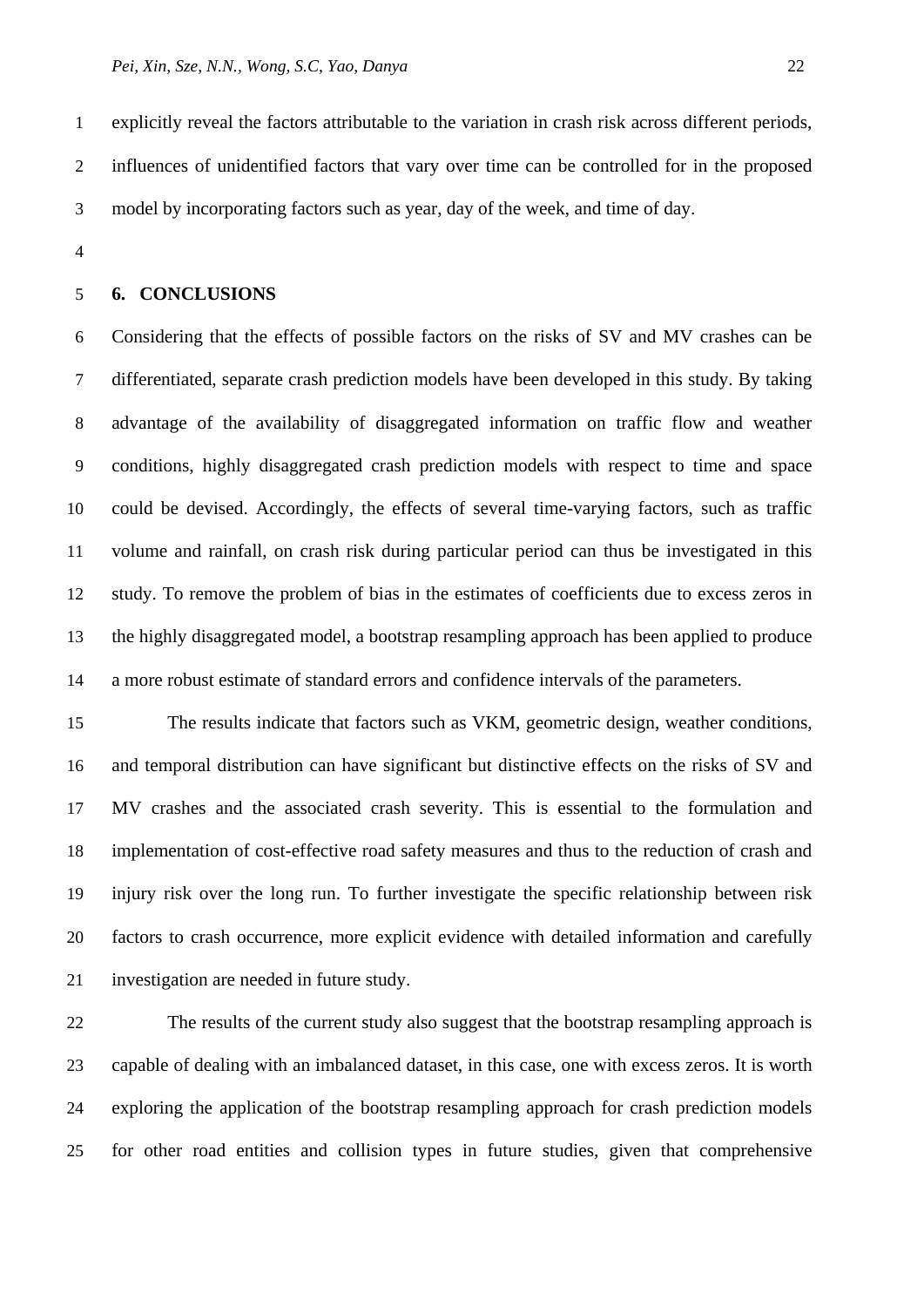1 information on crash circumstances and vehicle characteristics are available.

2

#### 3 **ACKNOWLEDGEMENTS**

4 The work described in this paper was supported by a grant from the National Natural 5 Science Foundation of China (Grant No. 71301083), a grant from the National Basic 6 Research Program of China (973 Project; No.2012CB725405), a research grant from the 7 University Research Committee of the University of Hong Kong (Project No. 201109176069), 8 and grants from the Research Grants Council of the Hong Kong Special Administrative 9 Region, China (Project Nos. 718811 and 717512).

10

# 11 **REFERENCES**

- 12 Andrews D. W. K. and Buchinsky M. (2000) A three-step method for choosing the number of 13 bootstrap repetitions. *Econometrica*, **68**(1)**,** 13-51.
- 14 Abdel-Aty, M. and Pande, A. (2007) Crash data analysis: collective vs. individual crash level 15 approach. *Journal of Safety Research*, **38**, 581-587.
- 16 Bham, G., Javvadi, B., and Manepalli, U. (2012) Multinomial logistic regression model for
- 17 single-vehicle and multivehicle collisions on urban U.S. highways in Arkansas. *Journal*
- 18 *of Transportation Engineering,* **138**(6), 786-797.
- 19 Cameron, A. and Trevedi, P. (1990) Regression-based tests for overdispersion in the Poisson 20 model. *Journal of Econometrics*, **46**, 347-364.
- 21 Chang, L.Y. and Chen, W.C. (2005) Data mining of tree-based models to analyze freeway 22 accident frequency. *Journal of Safety Research*, **36**, 365-375.
- 23 Chen, F. and Chen, S. (2011) Injury severities of truck drivers in single- and multi-vehicle
- 24 accidents on rural highways. *Accident Analysis and Prevention*, **43**(5), 1677-1688.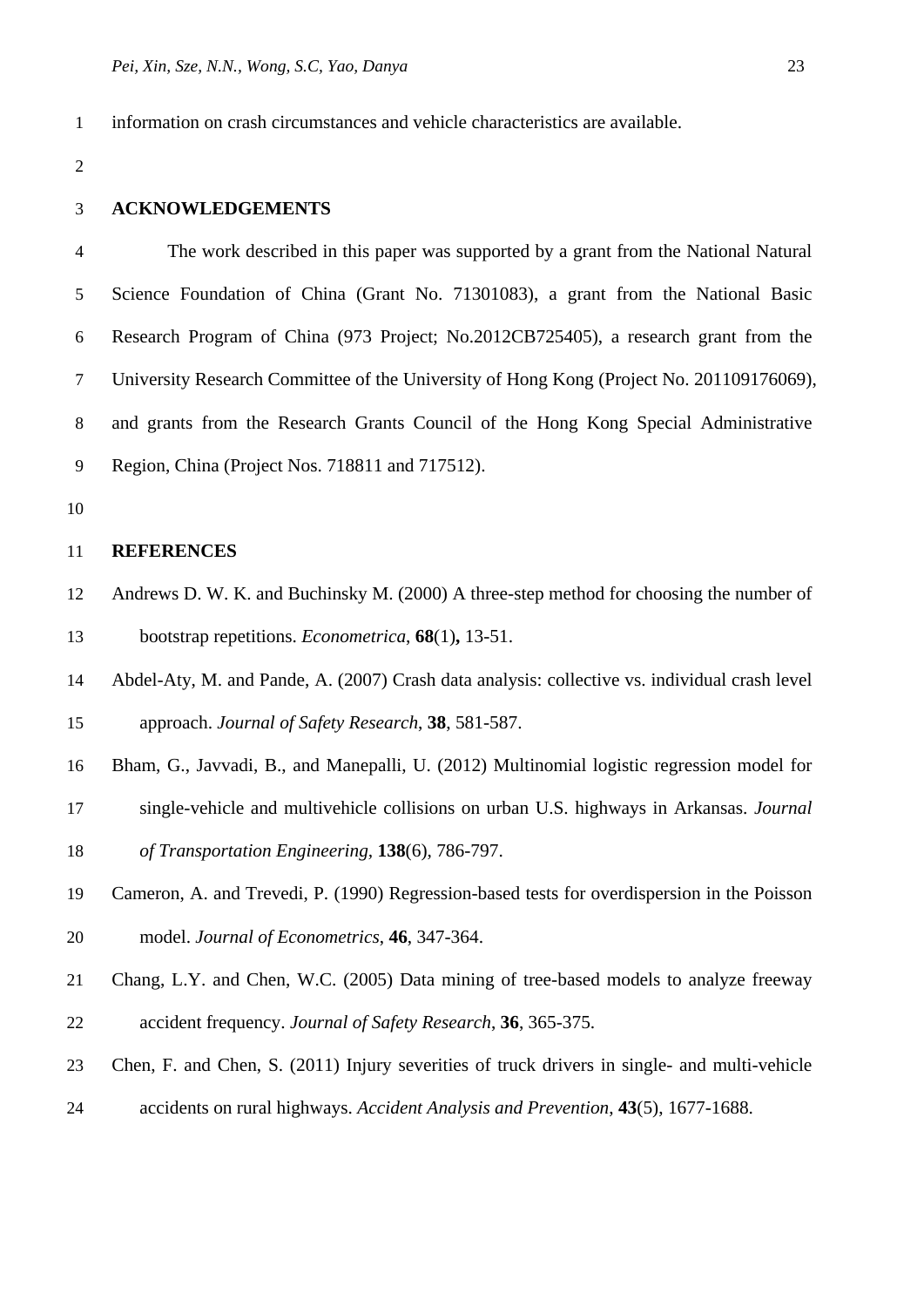- 1 Chernich, M.R. and Labudde, R.A. (2011) *An Introduction to Bootstrap Methods with*  2 *Applications to R*. Hoboken, NJ: John Wiley & Sons, Inc.
- 3 Chung, Y.-S. (2013) Factor complexity of crash occurrence: An empirical demonstration 4 using boosted regression trees. *Accident Analysis and Prevention*, **61**, 107-118.
- 5 Davison, A.C. and Hinkley, D.V. (2006) *Bootstrap Methods and their Application*. 6 Cambridge University Press.
- 7 Efron, B. (1979) Bootstrap methods: Another look at the jackknife. *Annals of Statistics*, **7**, 1- 8 26.
- 9 Efron, B. and Tibshirani, R.J. (1993) *An Introduction to the Bootstrap*. New York: Chapman 10 & Hall.
- 11 Fréchède, B., McIntosh, A.S., Grzebieta, R., and Bambach, M.R. (2011) Characteristics of 12 single vehicle rollover fatalities in three Australian states (2000-2007). *Accident Analysis*  13 *and Prevention*, **43**(3), 804-812.
- 14 Fridstrøm, L., Ifver, J., Ingebrigtsen, S., Kulmala, R., and Thomsen, L.K. (1995) Measuring
- 15 the contribution of randomness, exposure, weather, and daylight to the variation in road
- 16 accident counts. *Accident Analysis and Prevention*, **27**(1), 1-20.
- 17 Geedipally, S.R. and Lord, D. (2010) Investigating the effect of modeling single-vehicle and
- 18 multi-vehicle crashes separately on confidence intervals of Poisson-gamma models.
- 19 *Accident Analysis and Prevention*, **42**(4), 1273-1282.
- 20 Golob, T.F., Recker, W.W., and Alvarez, V.M. (2004) Freeway safety as a function of traffic 21 flow. *Accident Analysis and Prevention*, **36**, 933-946.
- 22 Harb, R., Yan, X., Radwan, E., and Su, X. (2009) Exploring precrash maneuvers using
- 23 classification trees and random forests. *Accident Analysis & Prevention*, **41**(1), 98-107.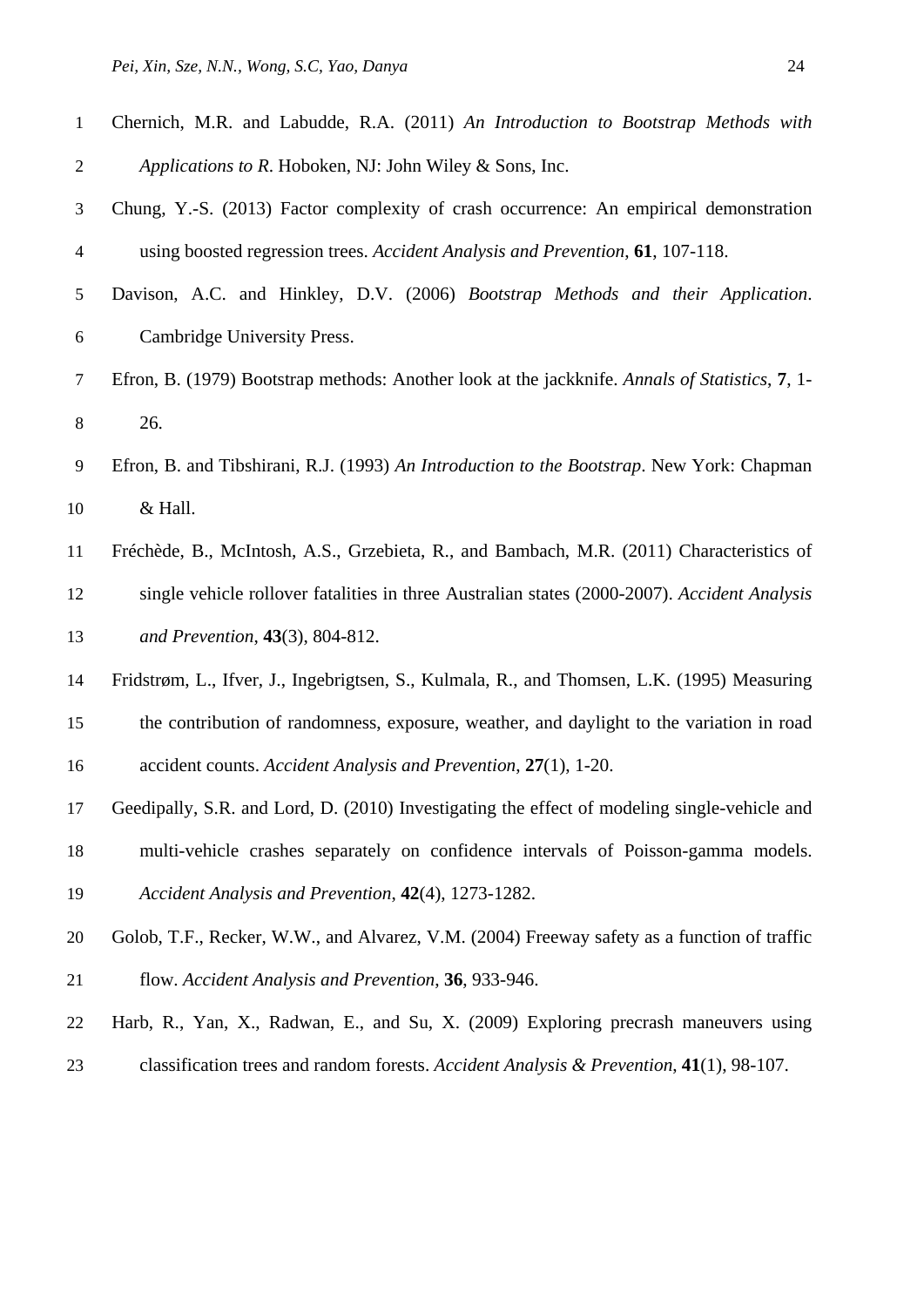| $\overline{2}$ | number of highway deaths by decomposition in exposure, accident risk, and fatality risk.     |
|----------------|----------------------------------------------------------------------------------------------|
| 3              | Transportation Research Record, 1950, 1-8.                                                   |
| $\overline{4}$ | Huang, H., Chin, H.C., and Haque, M. (2008) Severity of driver injury and vehicle damage in  |
| 5              | traffic crashes at intersections: A Bayesian hierarchical analysis. Accident Analysis and    |
| 6              | Prevention, $40(1)$ , 45-54.                                                                 |
| $\tau$         | Ivan, J.N., Pasupathy, R.K., and Ossenbruggen, P.J. (1999) Differences in causality factors  |
| $8\,$          | for single and multi-vehicles crashes on two-lane roads. Accident Analysis and Prevention,   |
| $\mathbf{9}$   | 31, 695-704.                                                                                 |
| 10             | Ivan, J. (2004) New approach for including traffic volumes in crash rate analysis and        |
| 11             | forecasting. Transportation Research Record, 1897, 134-141.                                  |
| 12             | Jung, S., Qin, X., and Noyce, D.A. (2010) Rainfall effect on single-vehicle crash severities |
| 13             | using polychotomous response models. Accident Analysis and Prevention, 42(1), 213-224.       |
| 14             | Jung, S., Qin, X., and Noyce, D.A. (2011) Modeling highway safety and simulation in rainy    |
| 15             | weather. TRB 2011 Annual Meeting.                                                            |
| 16             | Jung, S., Qin, X., and Noyce, D.A. (2012) Injury severity of multi-vehicle crash in rainy    |
| 17             | weather. Journal of Transportation Engineering, 138(1), 1-12.                                |
| 18             | Kim, J.-K., Ulfarsson, G.F., Kim, S., and Shankar, V.N. (2012) Driver-injury severity in     |
| 19             | single-vehicle crashes in California: A mixed logit analysis of heterogeneity due to age     |
| 20             | and gender. Accident Analysis and Prevention, 50, 1073-1081.                                 |
| 21             | Lam, W.H.K., Hung, W.T., Lo, H.K., Lo, H.P., Tong, C.O., Wong, S.C., and Yang, H. (2003)     |
| 22             | Advancement of the annual traffic census in Hong Kong. Proceedings of the Institution of     |

1 Hermans, E., Wets, G., and Van den Bossche, F. (2006) Describing the evolution in the

23 *Civil Engineers - Transport*, **156**, 103-115.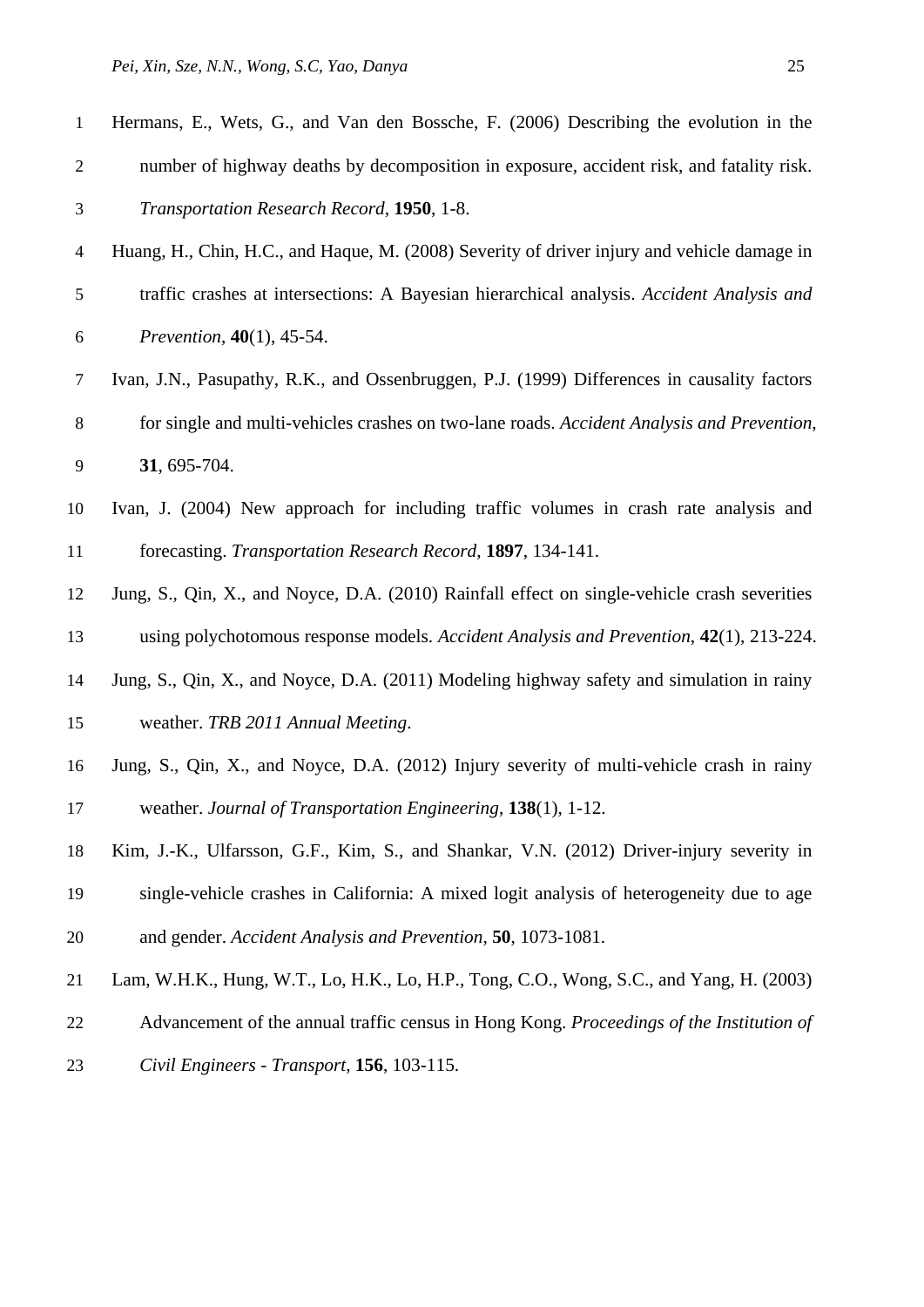| $\mathbf{1}$     | Lee, J. and Mannering, F. (2002) Impact of roadside features on the frequency and severity of |
|------------------|-----------------------------------------------------------------------------------------------|
| $\overline{2}$   | run-off-roadway accidents: an empirical analysis. Accident Analysis and Prevention,           |
| 3                | $34(2)$ , 149-161.                                                                            |
| $\overline{4}$   | Lord, D. and Mannering, F. (2010) The statistical analysis of crash-frequency data: A review  |
| 5                | and assessment of methodological alternatives. Transportation Research Part A, 44, 291-       |
| $\boldsymbol{6}$ | 305.                                                                                          |
| $\overline{7}$   | Lord, D., Washington, S.P., and Ivan, J.N. (2005) Poisson, Poisson-gamma and zero-inflated    |
| $8\,$            | regression models of motor vehicle crashes: Balancing statistical fit and theory. Accident    |
| 9                | Analysis and Prevention, 37(1), 35-46.                                                        |
| 10               | Lord, D., Washington, S.P., and Ivan, J.N. (2007) Further notes on the application of zero-   |
| 11               | inflated models in highway safety. Accident Analysis and Prevention, 39(1), 53-57.            |
| 12               | Malyshkina, N.V., Mannering, F.L., and Tarko, A.P. (2009) Markov switching negative           |
| 13               | binomial models: an application to vehicle accident frequencies. Accident Analysis and        |
| 14               | Prevention, 41 (2), 217-226.                                                                  |
| 15               | Mensah, A. and Hauer, E. (1998) Two problems of averaging arising in the estimation of the    |
| 16               | relationship between accidents and traffic flow. Transportation Research Record, 1635,        |
| 17               | $37-43.$                                                                                      |
| 18               | Miaou, S.P. and Lum, H. (1993) Modeling vehicle accidents and highway geometric design        |
| 19               | relationships. Accident Analysis and Prevention, 25, 689-709.                                 |
| 20               | Miaou, S.P. (1994) The relationship between truck accidents and geometric design of road      |
| 21               | sections: Poisson versus negative binomial regressions. Accident Analysis and Prevention,     |
| 22               | $26(4)$ , 471-482.                                                                            |
| 23               | Milton, J. and Mannering, F. (1998) The relationship among highway geometrics, traffic-       |
| 24               | related elements and motor-vehicle accident frequencies. Transportation, 25(4), 395-413.      |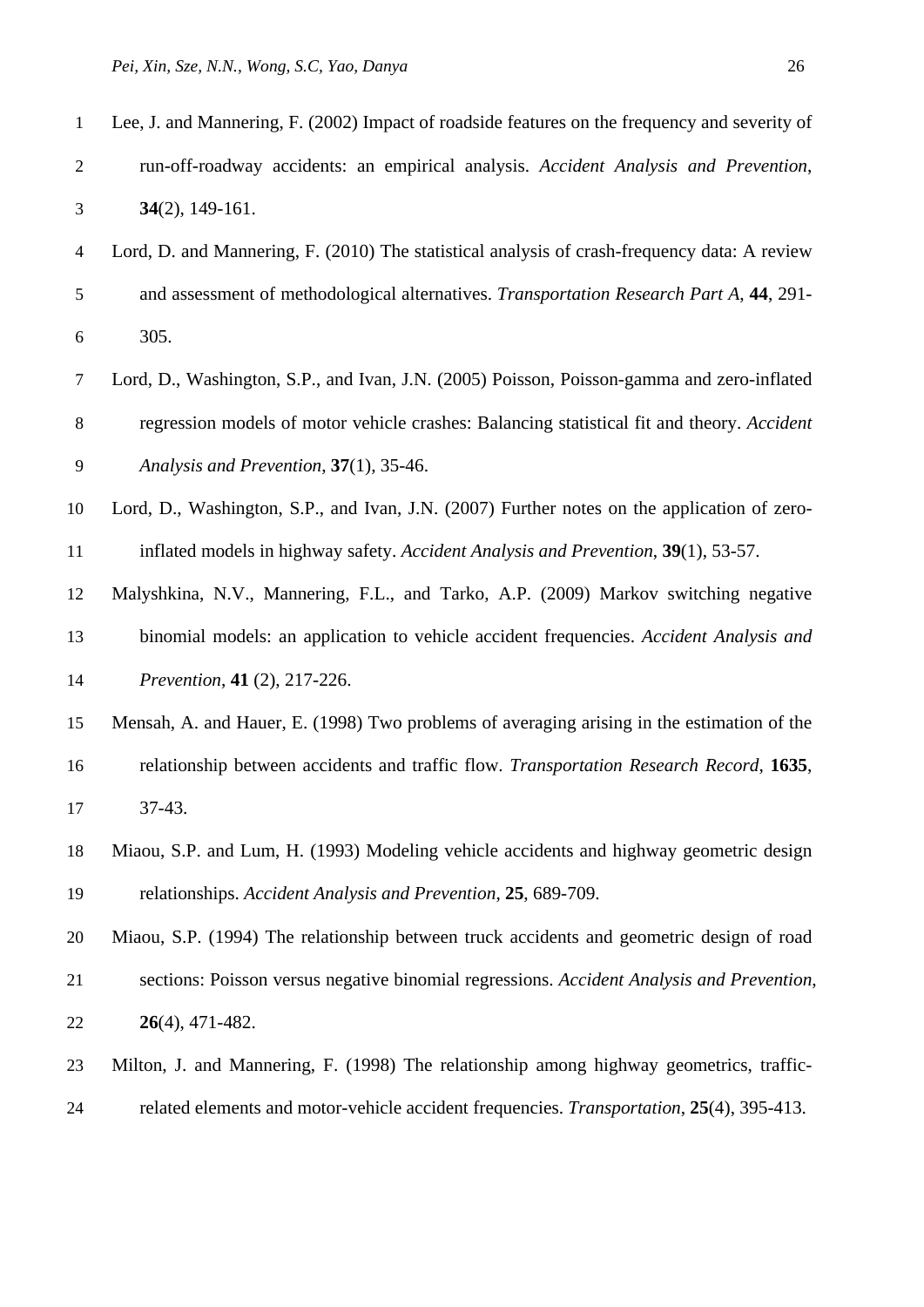- 3 Noland, R.B. (2003) Traffic fatalities and injuries: The effect of changes in infrastructure and 4 other trends. *Accident Analysis and Prevention*, **35**(4), 599-611.
- 5 Öström, M. and Eriksson, A. (1993) Single-vehicle crashes and alcohol: a retrospective study
- 6 of passenger car fatalities in Northern Sweden. *Accident Analysis and Prevention*, **25**(2), 7 171-176.
- 8 Pei, X., Wong, S.C., and Sze, N.N. (2012) The roles of exposure and speed in road safety 9 analysis. *Accident Analysis and Prevention*, **48**, 464-471.
- 10 Persaud, B. N. and Mucsi, K. (1995) Microscopic accident potential models for two-lane 11 rural roads. *Transportation Research Record*, **1485**, 134-139.
- 12 Poch, M. and Mannering, F. (1996) Negative binomial analysis of intersection-accident 13 frequencies. *Journal of Transportation Engineering*, **122**(2), 105-113.
- 14 Qin, X., Ivan, J.N., and Ravishanker, N. (2004) Selecting exposure measures in crash rate 15 prediction for two-lane highway segments. *Accident Analysis and Prevention*, **36**(2), 183- 16 191.
- 17 Qin, X., Ivan, J.N., Ravishanker, N., Liu, J., and Tepas, D. (2006) Bayesian estimation of 18 hourly exposure functions by crash type and time of day. *Accident Analysis and*  19 *Prevention*, **38**(6), 1071-1080.
- 20 Robinson, W.S. (1950) Ecological correlations and the behavior of individuals. *American*  21 *Sociological Review*, **15**(3), 351-357.
- 22 Rothrock, C. A. and Keefer L.E. (1957) Measurement of Urban Traffic Congestion. *Highway*
- 23 *Research Board Bulletin*, 1-11.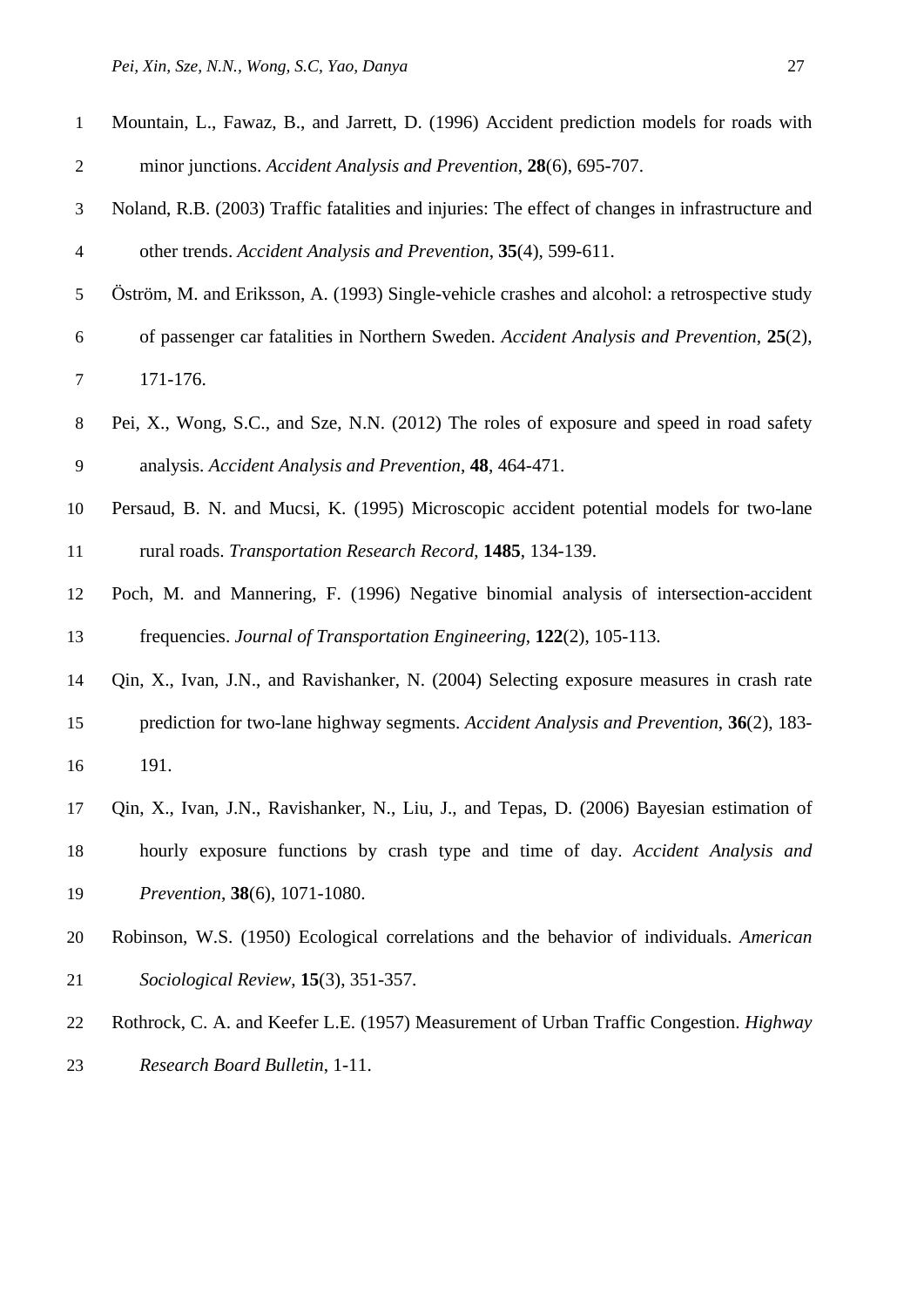- 1 Shankar, V., Mannering, F., and Barfield, W. (1995) Effect of roadway geometric and 2 environmental factors on rural freeway accident frequencies. *Accident Analysis and*  3 *Prevention*, **27** (3), 371-389.
- 4 Shankar, V., Milton, J., and Mannering, F. (1997) Modeling accident frequencies as zero-5 altered probability processes: An empirical inquiry. *Accident Analysis and Prevention*, 6 **29**(6), 829-837.
- 7 Shankar, V.N., Ulfarsson, G.F., Pendyala, R.M., and Nebergall, M.B. (2003) Modeling 8 crashes involving pedestrians and motorized traffic. *Safety Science*, **41**(7), 627-640.

9 Shao, J. and Tu, D. (1995) *The Jackknife and Bootstrap*. New York: Springer.

- 10 Sullivan, E.C. (1990) Estimating accident benefits of reduced freeway congestion. *Journal of*  11 *Transportation Engineering*, **116**(2), 167-180.
- 12 Sze, N.N., Wong, S.C., and Chan, W.F. (2008) Traffic crashes at toll plazas in Hong Kong. 13 Proceedings of the Institution of Civil Engineers, *Transport*, **161**, 71-76.
- 14 Tong, C.O., Hung, W.T., Lam, W.H.K., Lo, H.K., Lo, H.P., Wong, S.C., and Yang, H. (2003)
- 15 A new survey methodology for the annual traffic census in Hong Kong. *Traffic*  16 *Engineering and Control*, **44**, 214-218.
- 17 Transport Department (2002-2006) *The Annual Traffic Census 2002, 2003, 2004, 2005, 2006.* 18 Hong Kong: Government of HKSAR.
- 19 Washington, S.P., Karlaftis, M.G., and Mannering, F.L. (2011) *Statistical and Econometric*  20 *Methods for Transportation Data Analysis, second edition*. New York: Chapman & 21 Hall/CRC.
- 22 Wong, S.C., Sze, N.N., and Li, Y.C. (2007) Contributory factors to traffic crashes at 23 signalized intersections in Hong Kong. *Accident Analysis and Prevention*, **39**, 1107-1113.
- 24 World Health Organization (WHO) (2009) *Global Status Report on Road Safety: Time for*
- 25 *Action*. Department of Violence & Injury Prevention & Disability, Geneva, Switzerland.